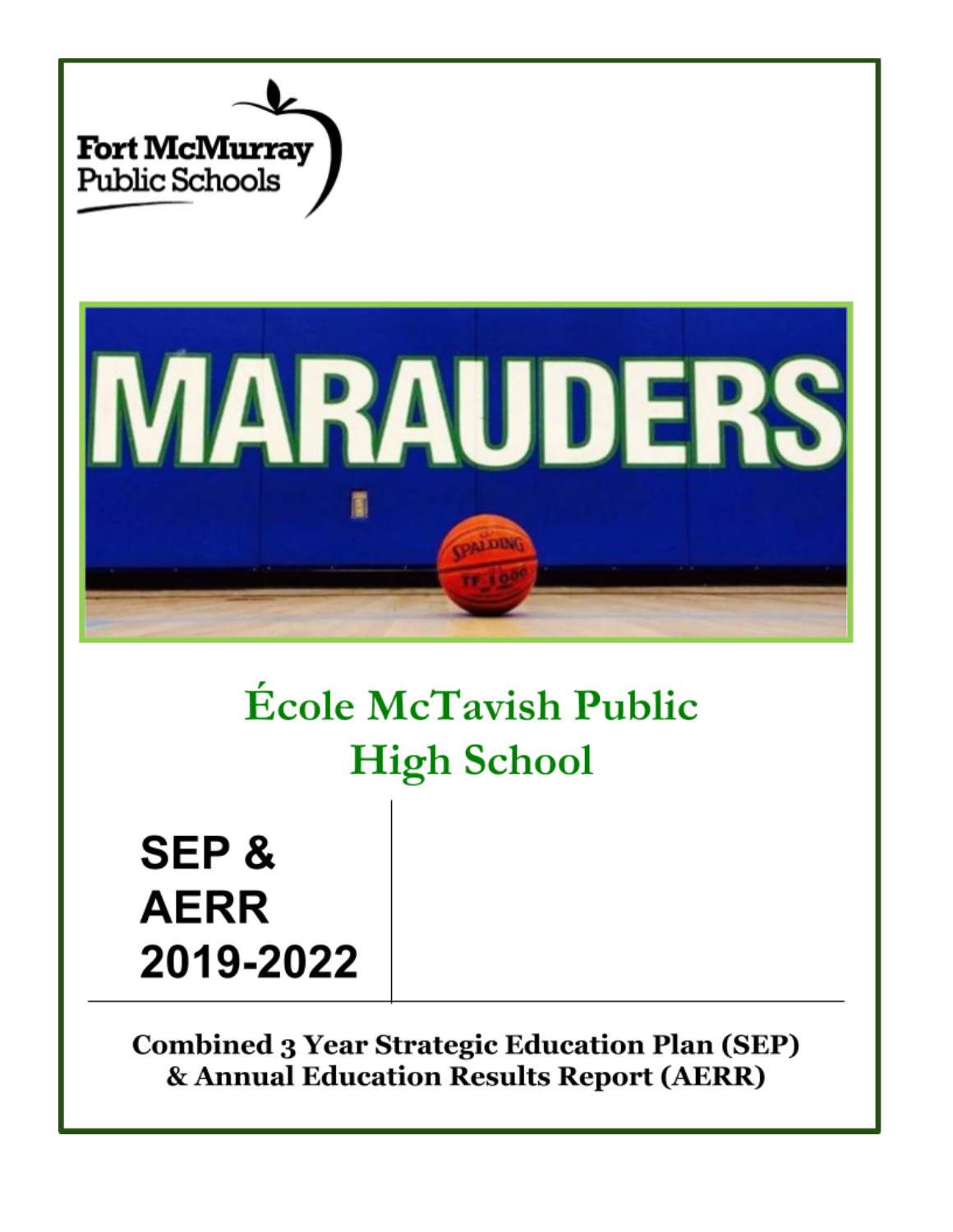# **School Profile**

| 1. Leadership Team (2.40 FTE): |     | Scott Barr – Principal<br>Thomas Andrews - Vice Principal<br>Tammy Cadegan - Vice-Principal                                                                                        |
|--------------------------------|-----|------------------------------------------------------------------------------------------------------------------------------------------------------------------------------------|
| 2. Total Staff:                | ATA | 34.8 FTE with 35 staff members<br>1.0 FTE from Centre Boreal (Francophone School)<br><b>CUPE 7.00 FTE Educational Assistants</b><br>1.0 Library Support<br>4.25 FTE Office Support |

École McTavish Public High School is fortunate to have a wide variety of experience in our teaching staff. We have teachers who have taught elementary, junior high, and high school coming together to offer the best programs to the adolescent learners in our building. The staff is charged with developing a community that is open, supportive, and built with the students, staff, and parent communities.

#### **3. Students:**

*Enrolment*: 760 students with; 7 English grade 7 classes, 2 French Immersion grade 7 class, 7 English grade 8 classes, 1 French Immersion grade 8 class, 7 English grade 9 classes and 1 French Immersion grade 9 classes, 150 grade 10 students and 30 grade 11 students.

*Enrolment trends*: We are up over 100 students this year across the school as we add grade 10 and 11s. Our grade 7 and 9 numbers are down as there are more choices out there for them, but only by one class in each of those grades did not appear at the school.

*Special Education*: We have 1.5 FTE devoted to English LAC and .20 FTE devoted to French LAC so our French Immersion and Francophone students have support as well.

*CSI Levels*: We do not receive any CSI funding.

#### *Academic Achievement on Provincial Achievement Exams*:

With six years of data, we are studying our results and using those to help drive our discussions on improvement. We saw a bounce back in our results this year from the dip year after the fire and evacuation. While we have not returned to the same level as pre-evacuation, the trend is heading back that way. We understand this is a many year process.

# **4. Facility:**

*Facility:* In our eighth year at the school that offers our students a world class educational learning environment that was designed with their needs in mind. Computer labs, woods shop, engineering and robotics labs, and much more fills our building with excitement and a glimpse of what the student's futures may hold. We have solidified our plans for the high school wing of our school and look forward to finishing construction this year.

*Utilization:* We are at full utilization of all of our spaces at École McTavish and have actually lost rooms to construction as we get set to expand into a high school within the next year.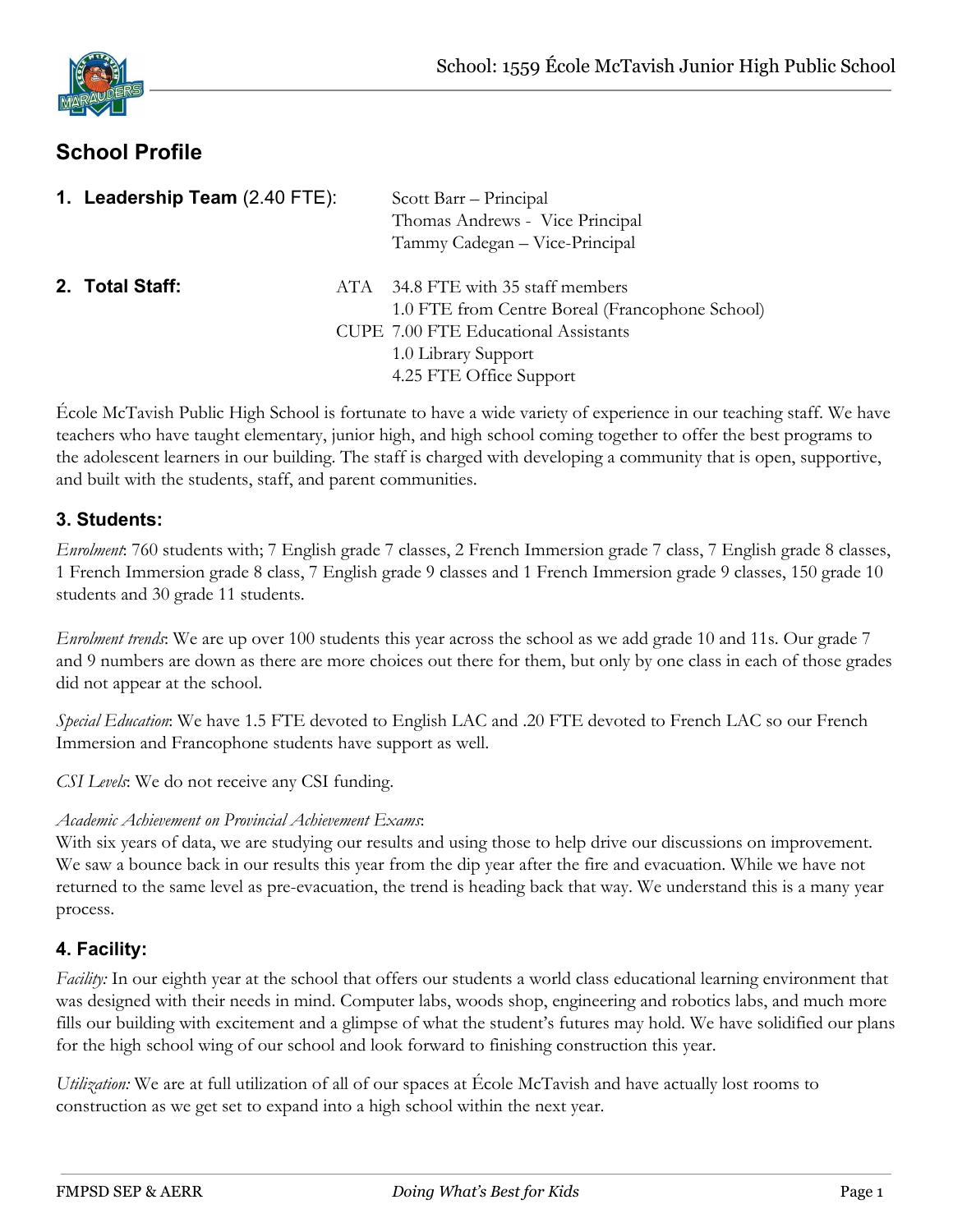

Accountability Pillar results are what we are using to help set goals and targets for us to strive towards. To help understand how our community is viewing the school, we continue the Tell Them From Me survey with our students in 2018 – 2019.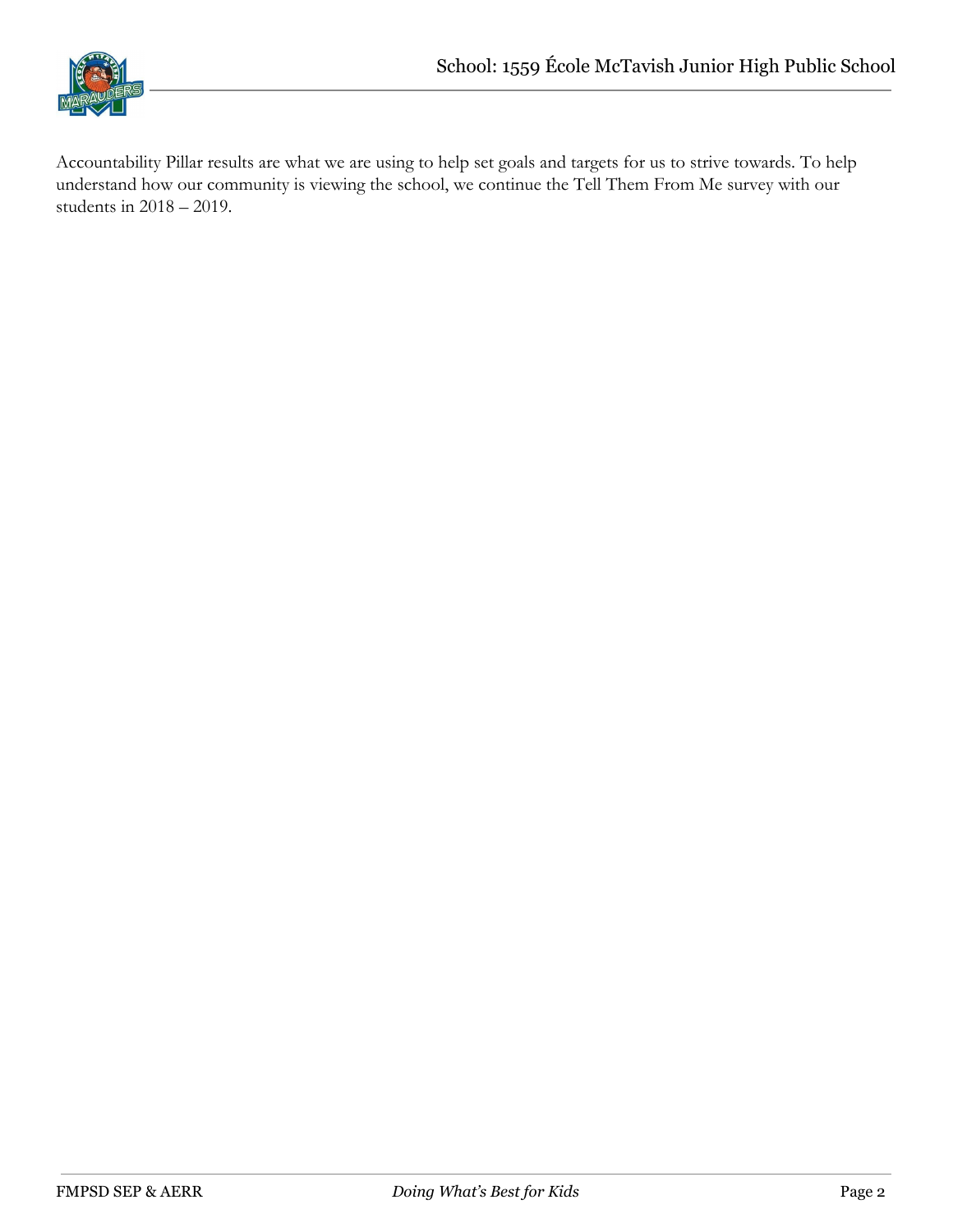

#### **Combined 2018 Accountability Pillar Overall Summary**<br>Measure Category **Neasure | École McTavish Junior High Sch Measure Category Measure École McTavish Junior High Sch Alberta Measure Evaluation Current Result Prev Year Result Prev 3 Year Average Current Result Prev Year Result Prev 3 Year Average Achievement Improvemen t Overall** Safe and Caring Schools Safe and Caring **90.1** | 92.8 | 87.4 | **89.0** | 89.5 | 89.4 | <mark>Very High I</mark>mproved | Excellent Student Learning **Opportunities** Program of Studies **92.7** 89.6 85.1 81.8 81.9 81.7 Very High **Improved Significantly Excellent** Education Quality **91.6** 90.5 87.7 **90.0** 90.1 89.9 Very High Improved **Significantly** Excellent Drop Out Rate **0.0** 0.0 1.5 **2.3** 3.0 3.3 Very High Improved Excellent High School **Completion** Rate (3 yr) **n/a** n/a n/a **78.0** 78.0 77.0 n/a n/a n/a Student Learning Achievement (Grades K-9) PAT: Acceptable **76.5** 69.6 76.7 **73.6** 73.4 73.3 Intermediate Maintained Acceptable PAT: Excellence **25.3** 15.8 18.1 **19.9** 19.5 19.2 High Improved Good Student Learning Achievement (Grades 10-12) Diploma: Acceptable **n/a** n/a n/a **83.7** 83.0 83.0 n/a n/a n/a Diploma: Excellence **n/a** n/a n/a **24.2** 22.2 21.7 n/a n/a n/a Diploma Exam Participation Rate (4+ Exams) **n/a** n/a n/a **55.7** 54.9 54.7 n/a n/a n/a Rutherford **Scholarship** Eligibility Rate **n/a** n/a n/a **63.4** 62.3 61.5 n/a n/a n/a Preparation for Lifelong Learning, World of Work, **Citizenshin** Transition Rate (6 yr) **n/a** n/a n/a **58.7** 57.9 59.0 n/a n/a n/a Work Preparation **84.8** 81.1 81.1 **82.4** 82.7 82.4 High Maintained Good Citizenship **85.5** 86.6 80.7 **82.4** 82.7 82.4 Very High **Improved Significantly Excellent** Parental Involvement Parental Involvement **85.9** 85.9 81.8 **81.2** 81.2 81.0 Very High Maintained Excellent Continuous Improvement School Improvement **90.2** 90.6 84.1 80.3 81.4 80.7 Very High Improved **Significantly** Excellent

#### Notes:

1. Results have been adjusted to reflect the change from previous data source systems to Provincial Approach to Student Information (PASI).

2. Due to the change from previous data source systems to Provincial Approach to Student Information (PASI), historical Rutherford Scholarship Eligibility Rate results are not available.

3. Aggregated PAT results are based upon a weighted average of percent meeting standards (Acceptable, Excellence). The weights are the number of students enrolled in each course. Courses included: English Language Arts (Grades 6, 9, 9 KAE), Français (Grades 6, 9), French Language Arts (Grades 6, 9), Mathematics (6, 9, 9 KAE), Science (Grades 6, 9, 9 KAE), Social Studies (Grades 6, 9, 9 KAE).

4. Aggregated Diploma results are a weighted average of percent meeting standards (Acceptable, Excellence) on Diploma Examinations. The weights are the number of students writing the Diploma Examination for each course. Courses included: English Language Arts 30-1, English Language Arts 30-2, French Language Arts 30-1, Français 30-1, Chemistry 30, Physics 30, Biology 30, Science 30, Social Studies 30-1, Social Studies 30-2.

5. Overall evaluations can only be calculated if both improvement and achievement evaluations are available.

6. Results for the ACOL measures are available in the detailed report: see "ACOL Measures" in the Table of Contents.

7. Participation in Provincial Achievement Tests was impacted by the flooding in June 2013 (Grade 9 only) and by the fires in May to June 2016. Caution should be used

when interpreting trends over time for the province and those school authorities affected by these events.

8. Participation in Diploma Examinations was impacted by the flooding in June 2013 and by the fires in May to June 2016. Caution should be used when interpreting trends over time for the province and those school authorities affected by these events.

9. Survey results for the province and school authorities were impacted by the changes in the number of students responding to the survey through the introduction of the OurSCHOOL/TTFM (Tell Them From Me) survey in 2014.

10. Data values have been suppressed where the number of respondents/students is fewer than 6. Suppression is marked with an asterisk (\*).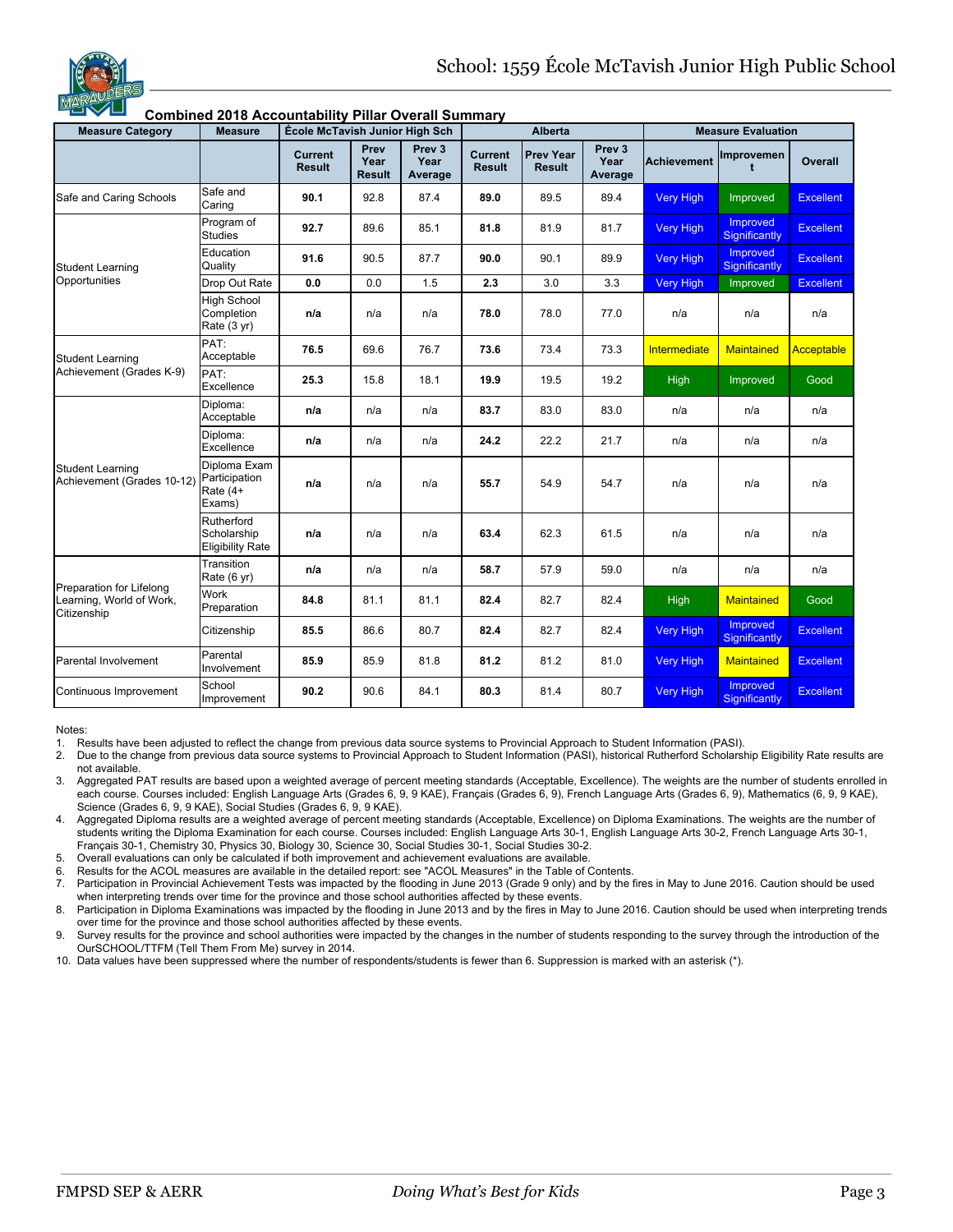# **Outcome One: Alberta's students are successful**

| <b>Performance Measure</b>                                                                                                                                      |      |      | <b>Results (in percentages)</b> |      |      | <b>Target</b> |                         | <b>Evaluation</b> |                       |      | <b>Targets</b> |      |
|-----------------------------------------------------------------------------------------------------------------------------------------------------------------|------|------|---------------------------------|------|------|---------------|-------------------------|-------------------|-----------------------|------|----------------|------|
|                                                                                                                                                                 | 2014 | 2015 | 2016                            | 2017 | 2018 | 2019          | <b>Achievement</b>      | Improvement       | Overall               | 2020 | 2021           | 2022 |
| Overall percentage of students in<br>Grades 6 and 9 who achieved the<br>acceptable standard on Provincial<br>Achievement Tests (overall cohort<br>results).     | 75.9 | 83.7 | 79.4                            | 69.6 | 76.5 | 77.0          | Intermediate Maintained |                   | <b>Accept</b><br>able | 78.0 | 79.0           | 80.0 |
| Overall percentage of students in<br>Grades 6 and 9 who achieved the<br>Istandard of excellence on Provincial<br>Achievement Tests (overall cohort<br>results). | 19.1 | 22.3 | 22.9                            | 15.8 | 25.3 | 21.0          | High                    | Improved          | Good                  | 21.5 | 22.0           | 22.5 |

# **Comment on Results**

We continue to see the gradual growth back from the lower results due to the evacuation in 2016 this year. It was a focus of the staff to support the students in many different ways to ensure their learning gaps are closed. While happy with the increase this year, we realize there is still further to go to support our students growth. We will continue to model grade 9 curriculum expectations in our grade 8 and 7 core subjects to help move to the future goals.

#### **Strategies**

- Marks have begun to move back to the regular scores for our school this year. The students have responded well to the review and scaffolding we have done to help with the gaps from the evacuation year. A strong support through all three grades of basic knowledge and the building blocks to ensure learning is strong at each level. This support across the grades is key to making true change in the scores. We know this is not just a grade 9 teacher issue.
- Teachers help students achieve provincial learning expectations, and high standards in unique and varied ways. By sharing our best practices during Professional Learning Fridays, we have been able to develop stronger connections between core courses and learning goals. The time spent during the PLF is helping drive improvements in teaching done at the school, and therefore the learning for students.
- Seek out students bordering on excellence and work on enrichment opportunities to push them into standard of excellence. Developing lessons that push the students in ways that show them how to engage in deep learning of topics.
- Use of Mathletics and Exambank.com for practicing test taking skills.
- Continued strong communication mechanism between teachers and parents (i.e. email updates weekly, Google classroom, Facebook and Twitter use). We understand that we are a team with parents and need to keep them informed on what is going on at school.
- Continue to hold early parent teacher interviews that allow us to get on issues with students and parents early.
- Continue to work to get more parents signed up for Parent Portal area of PowerSchools to offer them a constant view of marks, attendance, and achievement at the school through the year.
- Alert meetings for each grade held bi-monthly to ensure we are focusing in on learning needs of all students. The sharing of best practices is key to ensuring students are getting support needed.
- Support English Language Learners in all grades using support across the core courses.
- Partnership with the Multicultural Association to provide additional ELL support to our grade 7-11 students.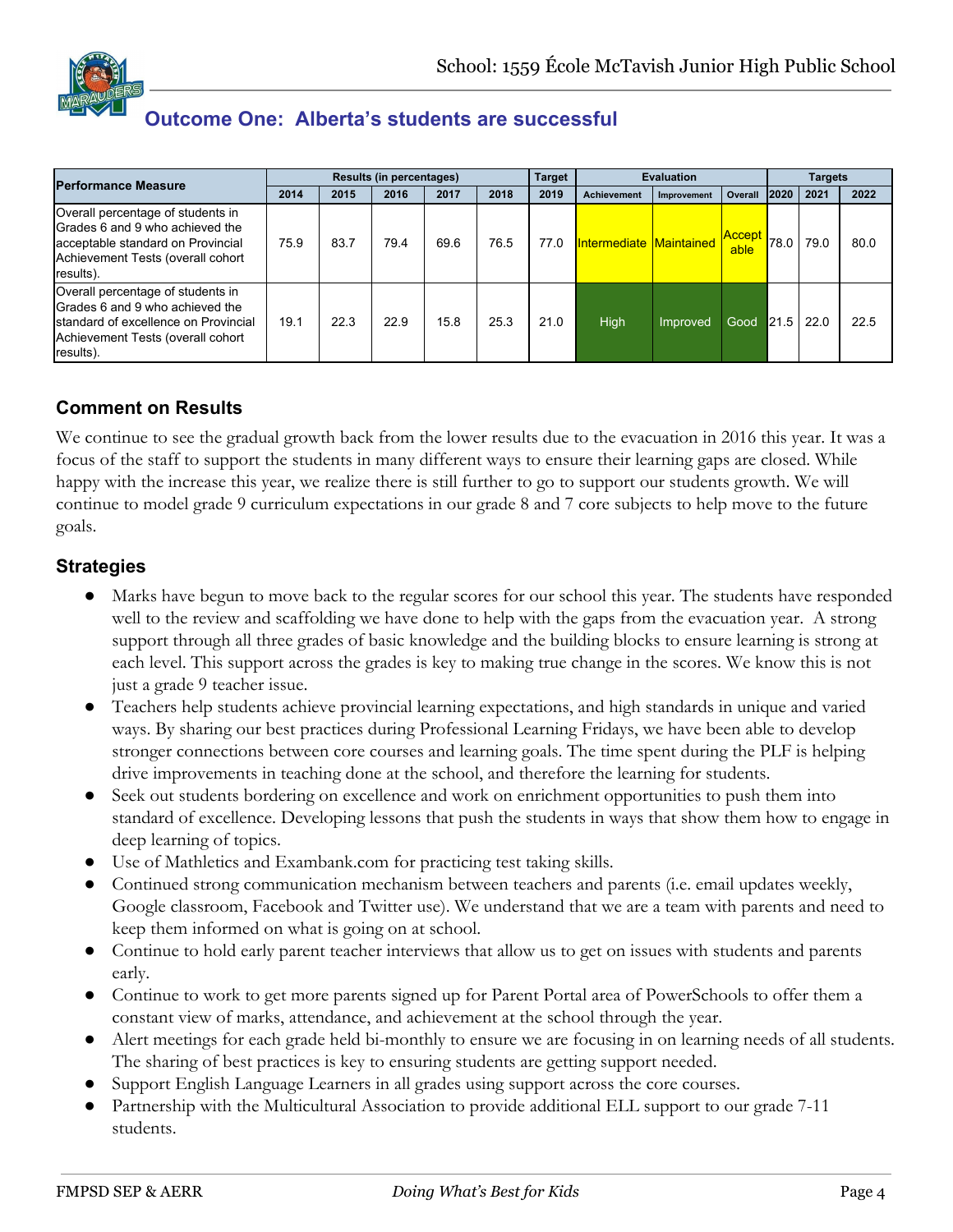

- Measure Math and Literacy help for grade 9 students who are identified early in the school year.
- Start of extra help sessions on PLF Friday's for students wanting more help.
- Looking into starting a peer tutoring program
- Work on cross-curricular reading comprehension strategies. Teaching of vocabulary and reading strategies for all subjects.
- Continued use of resource rooms as a learning space for students to get review and support outside the general classroom.
- Offer a variety of reading opportunities that capitalize on student interest in LA 9. Seek to offer a wide variety of texts to increase interest in reading comprehension work.
- Start the development of our high school course plans as we grow into the high school this year. Focus on quality development that continues the focus on excellence for all learners.
- Work with other high schools to gain best practices for our high school programs.

|                                                                                                                                  |      |      |      | <b>Results (in percentages)</b> |      | <b>Target</b> |                 | <b>Evaluation</b> |                  |      | <b>Targets</b> |      |
|----------------------------------------------------------------------------------------------------------------------------------|------|------|------|---------------------------------|------|---------------|-----------------|-------------------|------------------|------|----------------|------|
| <b>Performance Measure</b>                                                                                                       | 2014 | 2015 | 2016 | 2017                            | 2018 | 2019          | Achieveme<br>nt | Improveme<br>nt   | <b>Overall</b>   | 2020 | 2021           | 2022 |
| High School Completion Rate -<br>Percentage of students who<br>completed high school within three<br>vears of entering Grade 10. | n/a  | n/a  | n/a  | n/a                             | n/a  |               | n/a             | n/a               | n/a              |      |                |      |
| Drop Out Rate - annual dropout rate<br>of students aged 14 to 18                                                                 | 0.0  | 0.7  | 3.8  | 0.0                             | 0.0  | 0.0           | Very High       | Improved          | <b>Excellent</b> | 0.0  | 0.0            | 0.0  |
| High school to post-secondary<br>Itransition rate of students within six<br>vears of entering Grade 10.                          | n/a  | n/a  | n/a  | n/a                             | n/a  |               | n/a             | n/a               | n/a              |      |                |      |
| Percentage of Grade 12 students<br>eligible for a Rutherford Scholarship.                                                        | n/a  | n/a  | n/a  | n/a                             | n/a  |               | n/a             | n/a               | n/a              |      |                |      |
| Percentage of students writing four<br>or more diploma exams within three<br>vears of entering Grade 10.                         | n/a  | n/a  | n/a  | n/a                             | n/a  |               | n/a             | n/a               | n/a              |      |                |      |

*Outcome One: Alberta's students are successful (continued)*

# **Comment on Results**

A continuation of the level we want, with 0% dropping out of school. We will continue to work with Frank Spragins towards keeping students engaged and in school. By having a wide variety of student-driven groups, clubs, sports, and organizations, we have been able to create a culture that drives students to be excited to come and learn at McTavish. Each student, no matter what path of life they come from, will find a home here as a Marauder. Growing into the high school has allowed us to extend our relationships with students and hopefully keep them in school as well.

# **Strategies**

● Work with our partner schools to visit students starting in grade 6 to talk about their future and how school helps ensure that many doors stay open.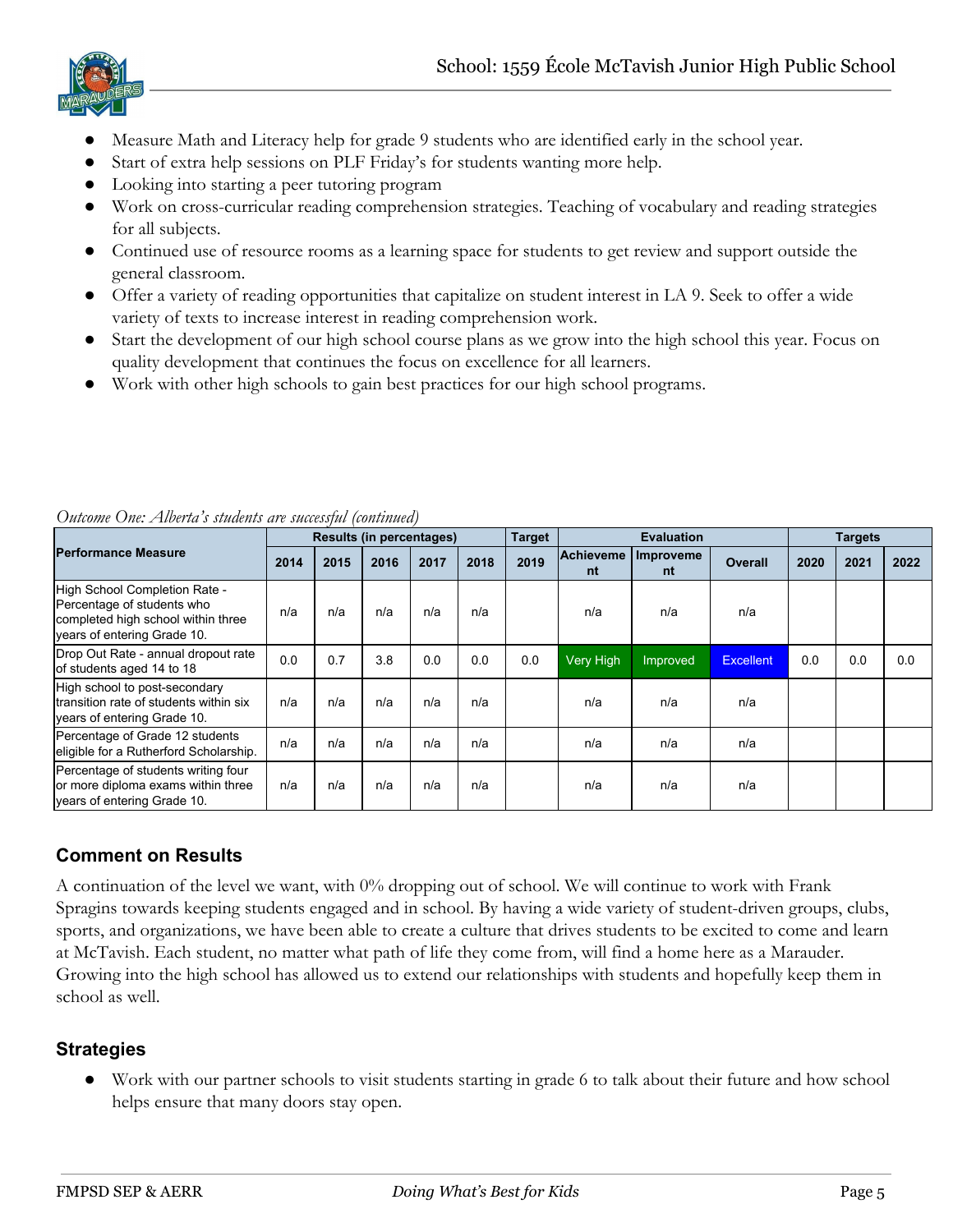

- Strive to create a positive environment and viewpoint of school earlier in, and throughout schooling, to reduce dropout rate.
- Continue to offer mental health supports for students that help them see school in a positive way. Many do not get the caring we can give at home, so we need to ensure they know staying in school allows that to continue.
- Strong Parent/School communication. Parents understand that we are a team working together to ensure students see the value of school and how high school completion creates many more pathways for their future.
- Work with our high school students to ensure they know the many pathways open to them to graduate.
- Develop a strong Registered Apprenticeship Program that students see as another way to get to graduation.
- Have high school CALM class teach students a wide variety of ways that graduation is possible and the doors that are opened through this route.
- Continue to differentiate teaching strategies to meet needs of the wide range of learners in our school.
- Maximize extra support for students who are struggling with learning support rooms and Educational Assistance support
- Incorporation of student-centered, meaningful learning tasks to keep students engaged.
- Partnership with Indigenous Career Pathways to provide additional opportunities for our Indigenous Grade 10 and 11 students.

|                                                                                                                                                                             |      |      | <b>Results (in percentages)</b> |      |      | <b>Target</b> |                    | <b>Evaluation</b>         |                |      | <b>Targets</b> |      |
|-----------------------------------------------------------------------------------------------------------------------------------------------------------------------------|------|------|---------------------------------|------|------|---------------|--------------------|---------------------------|----------------|------|----------------|------|
| <b>Performance Measure</b>                                                                                                                                                  | 2014 | 2015 | 2016                            | 2017 | 2018 | 2019          | <b>Achievement</b> | Improveme Overa<br>nt     | Ш              | 2020 | 2021           | 2022 |
| Percentage of teachers, parents and<br>students who are satisfied that<br>Istudents model the characteristics of<br>active citizenship.                                     | 78.4 | 77.1 | 78.5                            | 86.6 | 87.0 | 87.5          | <b>Very High</b>   | Improved<br>Significantly | Excell<br>ent. | 88.0 | 89.0           | 90.0 |
| Percentage of teachers and parents<br>who agree that students are taught<br>lattitudes and behaviours that will<br>make them successful at work when<br>they finish school. | 78.1 | 78.2 | 84.1                            | 81.1 | 84.8 | 85.0          | High               | <b>Maintained</b>         | Good           | 85.5 | 86.0           | 86.5 |

#### *Outcome One: Alberta's students are successful (continued)*

# **Comment on Results**

We have maintained our growth in these categories this year. By getting the students involved with the many aspects of the school from student council to environmental stewardship, we see increased ownership by students at the school. The development of the whole person is key to making our students active citizens with an entrepreneurial spirit. Our results show us we are doing well, but the goal is to keep getting better.

#### **Strategies**

Our development of Project Cambodia to support our sister schools in Battambang, Cambodia has created one school already, with funds to build a second as well. This continues to show students a link between their actions and positive impacts globally. Continue our plan to raise money through different ways that engage the students as the leaders in organization.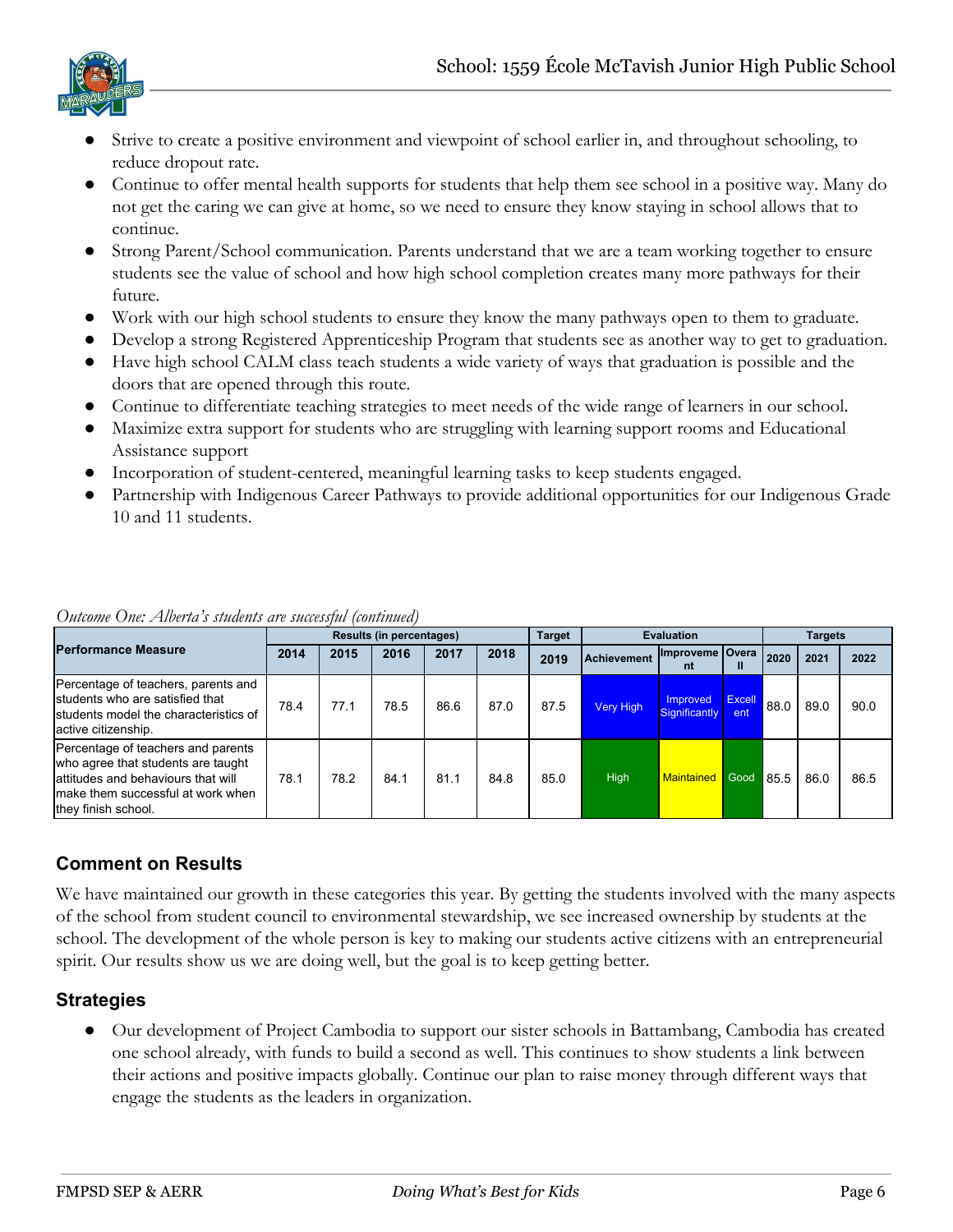

- Our local focus on supporting the food bank, SPCA, Movember, Run for the Cure, United Way, We Day, Terry Fox Run, and many more local events allow us to show how students, and families, can support people in our own region as well.
- Important to get students telling the story. Our staff is very good at using Twitter and other social media, but if students were doing it, then the message spreads faster. Have students engaged in sharing on Instagram and Facebook.
- Continue to offer a wide variety of options for students that give them an opportunity to sample many different, and unique, areas of study.
- Careers Next Generations will present to the grade 8 and 9 students to show them career paths and how their current schooling is related to them.
- Students will be in homerooms that are given responsibilities around the school, thus creating an environment of accountability to each other and the school.
- Start the high school student council that can help organize activities for the entire student body. This will allow students an opportunity to develop their leadership
- Use high school students as leaders for school tours and develop a peer tutor program for the younger students at the school.

|                                                                                                                                                                                      |      |      | <b>Results (in percentages)</b> |      |      | <b>Target</b> |                        | <b>Evaluation</b>          |                   |      | <b>Targets</b> |      |
|--------------------------------------------------------------------------------------------------------------------------------------------------------------------------------------|------|------|---------------------------------|------|------|---------------|------------------------|----------------------------|-------------------|------|----------------|------|
| <b>Performance Measure</b>                                                                                                                                                           | 2014 | 2015 | 2016                            | 2017 | 2018 | 2019          | <b>Achieve</b><br>ment | Improveme Overa<br>nt      | Ш                 | 2020 | 2021           | 2022 |
| Overall percentage of self-identified<br>IFNMI students in Grades 6 and 9 who<br>achieved the acceptable standard on<br>Provincial Achievement Tests (overall<br>cohort results).    | 64.4 | 83.3 | n/a                             | 69.3 | 65.1 | 73.0          |                        | <b>Very Low Maintained</b> | <b>Conce</b><br>m | 75.0 | 76.0           | 77.0 |
| Overall percentage of self-identified<br>IFNMI students in Grades 6 and 9 who<br>achieved the standard of excellence on<br>Provincial Achievement Tests (overall<br>cohort results). | 11.0 | 11.1 | n/a                             | 18.7 | 11.0 | 15.0          | Low                    | <b>Maintained</b>          | <b>Issue</b>      | 16.0 | 17.0           | 18.0 |
| Overall percentage of self-identified<br><b>IFNMI</b> students who achieved the<br>acceptable standard on diploma<br>examinations (overall results).                                 | n/a  | n/a  | n/a                             | n/a  | n/a  |               | n/a                    | n/a                        | n/a               |      |                |      |
| Overall percentage of self-identified<br><b>FNMI</b> students who achieved the<br>standard of excellence on diploma<br>examinations (overall results).                               | n/a  | n/a  | n/a                             | n/a  | n/a  |               | n/a                    | n/a                        | n/a               |      |                |      |

# **Outcome Two: The achievement gap between First Nations, Métis, and Inuit students and all other students is eliminated**

# **Comment on Results**

This is a small group for this data set each year, so individual scores have a large impact on the overall scores. We have not seen the bounce back that the general scores have shown this year. The important thing is to look at why that is occurring and how we can make a positive change. Our FNMI lead will be key to developing the pride in doing well in school and setting up the students for success. By feeling pride in the school, we hope to see more impact in the scores in the long run.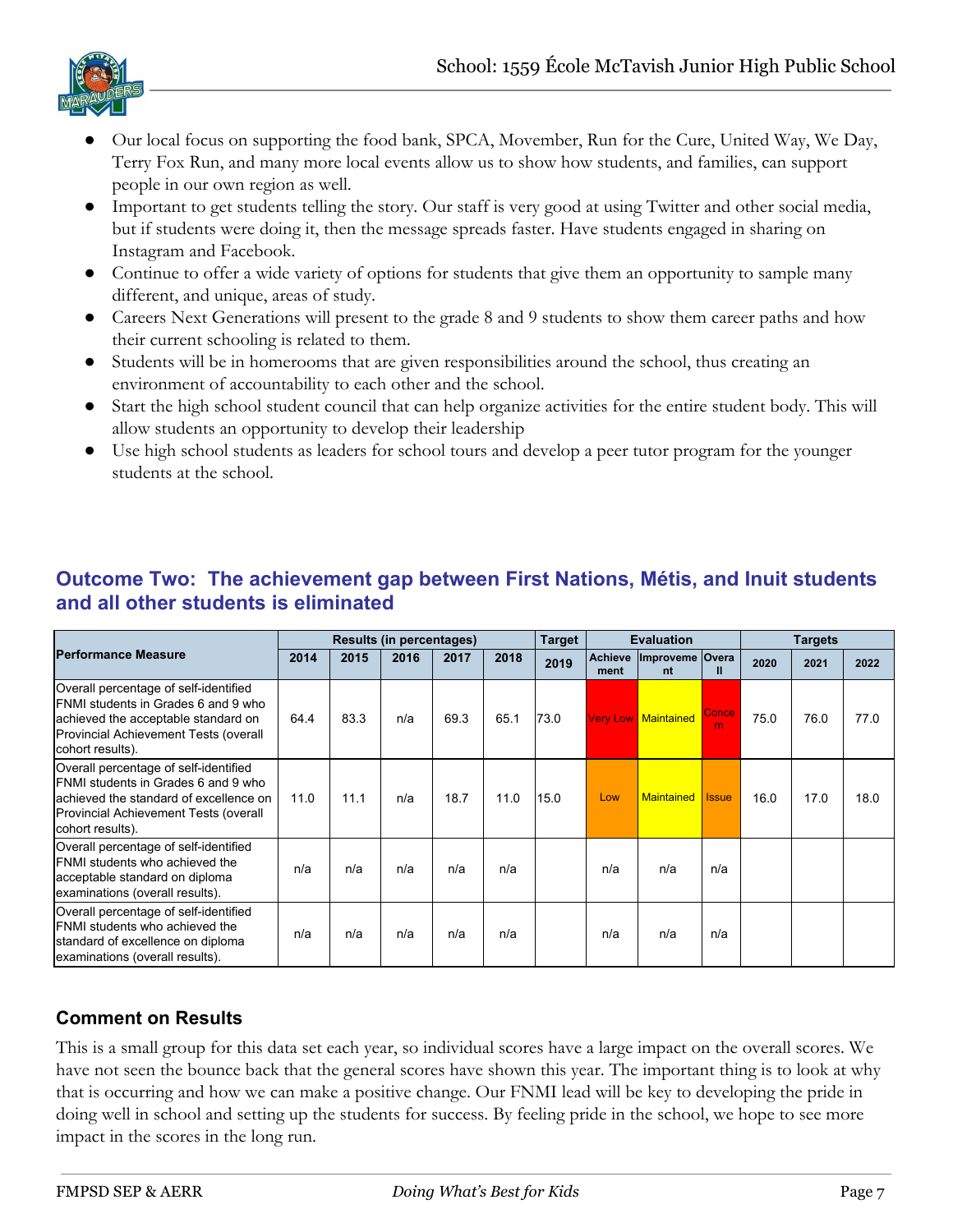

#### **Strategies**

- *●* Use the district FNMI coordinator to help us have even more FNMI activities for our students. Use the expertise of this person to make our students see the connections between school and success.
- *●* Delve deeper into reconciliation and working to develop an understanding of the immense problems associated to that process. Residential schools, and what happened there, need to be taught to all so everyone understands the impact they continue to have.
- *●* Review FNMI students PAT results and look for similar difficulties, and address those specific difficulties within our school
- Ensuring staff know who all the FNMI students are to ensure supports are in place if needed.
- *●* Celebrate our FNMI community more as a school. Do full school events during FNMI week and invite Elders in to share stories and their lessons.
- Improve the parent school relationship between FNMI parents and the staff. Seek out their input rather than waiting for it.
- *●* Look to use traditional ways to improve learning, such as storytelling, use of Elders to pass on knowledge, and through nature.
- *●* Set up section at the library to celebrate traditional teachings.
- More frequent check ins with staff on how their FNMI students are doing. By keeping it at the forefront, we are better able to respond to any issues that arise.
- Keep having FNMI students active in the community in a volunteer role.
- Sign up the school as a Legacy School with the Gord Downie and Chanie Wenjack Foundation to continue conversation on residential schools and reconciliation.

|                                                                                                                                                          |      |      | <b>Results (in percentages)</b> |      |      | <b>Target</b> |                        | <b>Evaluation</b>        |         |      | <b>Targets</b> |      |
|----------------------------------------------------------------------------------------------------------------------------------------------------------|------|------|---------------------------------|------|------|---------------|------------------------|--------------------------|---------|------|----------------|------|
| <b>Performance Measure</b>                                                                                                                               | 2014 | 2015 | 2016                            | 2017 | 2018 | 2019          | <b>Achiev</b><br>ement | <b>Improve</b><br>ment   | Overall | 2019 | 2020           | 2021 |
| High School Completion Rate -<br>Percentage of self-identified FNMI<br>students who completed high school<br>within three years of entering Grade<br>10. | n/a  | n/a  | n/a                             | n/a  | n/a  |               | n/a                    | n/a                      | n/a     |      |                |      |
| Drop Out Rate - annual dropout rate of<br>self-identified FNMI students aged 14<br>to $18$                                                               | 0.0  | 0.0  | 0.0                             | 0.0  | 0.0  | 0.0           | Very<br><b>High</b>    | Maintained Excellent 0.0 |         |      | 0.0            | 0.0  |
| High school to post-secondary<br>Itransition rate of self-identified FNMI<br>students within six years of entering<br>Grade 10.                          | n/a  | n/a  | n/a                             | n/a  | n/a  |               | n/a                    | n/a                      | n/a     |      |                |      |
| Percentage of Grade 12 self-identified<br>FNMI students eligible for a Rutherford<br>Scholarship.                                                        | n/a  | n/a  | n/a                             | n/a  | n/a  |               | n/a                    | n/a                      | n/a     |      |                |      |
| Percentage of self-identified FNMI<br>students writing four or more diploma<br>exams within three years of entering<br>Grade 10.                         | n/a  | n/a  | n/a                             | n/a  | n/a  |               | n/a                    | n/a                      | n/a     |      |                |      |

# *Outcome Two: The achievement gap between First Nations, Métis, and Inuit students and all other students is eliminated (Continued)*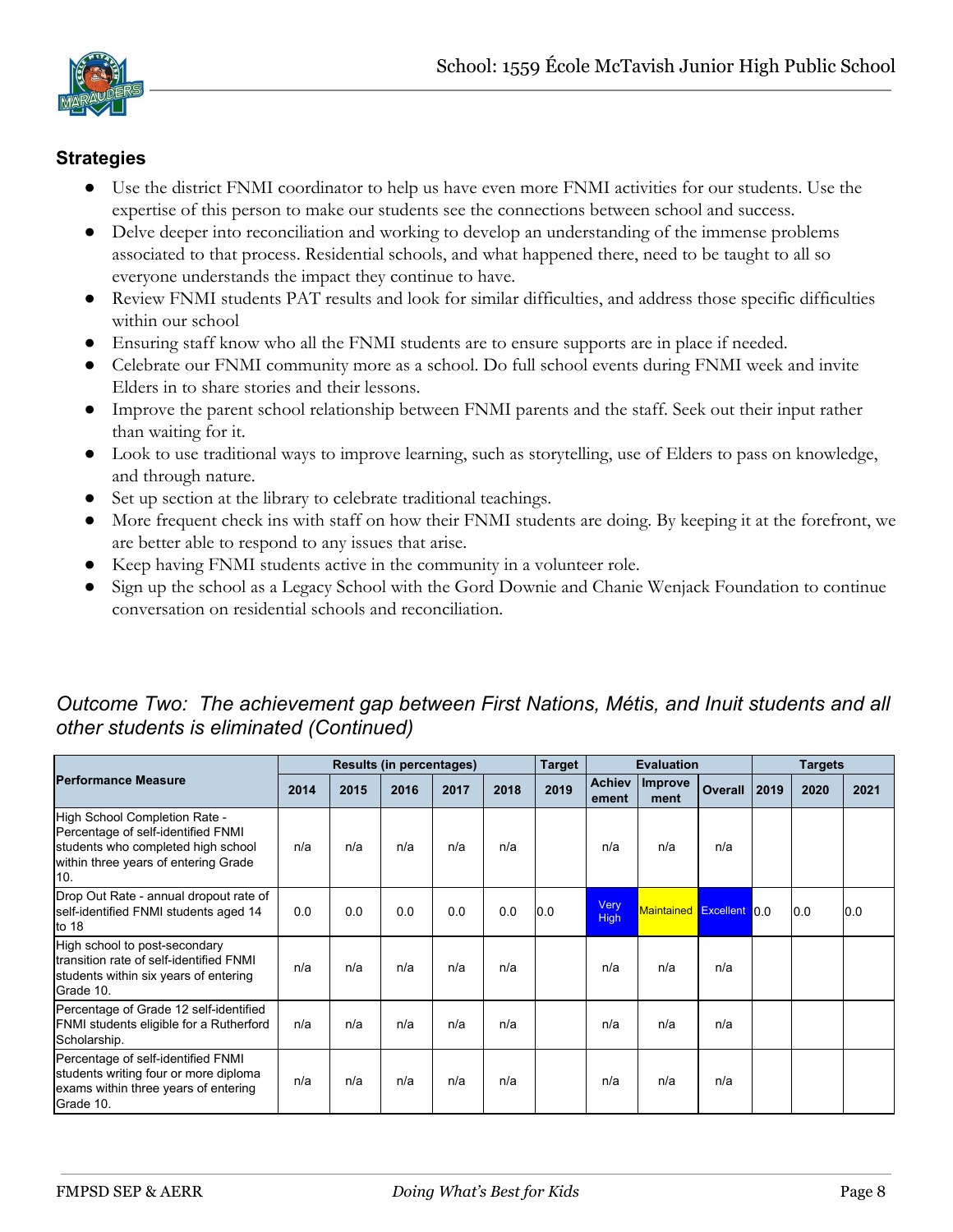

#### **Comment on Results**

Once again this result is based on a very small data set, but we are still proud that it sits at zero. Our ultimate goal will always be at zero.

#### **Strategies**

- Continue to support an understanding of the importance of learning with our FNMI students
- FNMI liaison will focus on showing our FNMI students avenues open to them in post-secondary that will help direct them to a positive future.
- Continue to work with Frank Spragins High School in partnerships to promote working through plans for high school with our students.
- Build a relationship with the Friendship Center in town to support our FNMI youth and show them how to access the many programs run through that.

# **Outcome Three: Alberta's education system is inclusive**

|                                                                                                                                                                                                                           |      |      | <b>Results (in percentages)</b> |      |      | <b>Target</b> |                        | <b>Evaluation</b> |                |      | Targets |      |
|---------------------------------------------------------------------------------------------------------------------------------------------------------------------------------------------------------------------------|------|------|---------------------------------|------|------|---------------|------------------------|-------------------|----------------|------|---------|------|
| <b>Performance Measure</b>                                                                                                                                                                                                | 2014 | 2015 | 2016                            | 2017 | 2018 | 2019          | <b>Achieve</b><br>ment | Improveme<br>nt   | Overall        | 2020 | 2021    | 2022 |
| Percentage of teacher, parent and<br>student agreement that: students are<br>safe at school, are learning the<br>importance of caring for others, are<br>learning respect for others and are<br>treated fairly in school. | 82.8 | 84.7 | 84.7                            | 92.8 | 90.1 | 92.0          | Very<br><b>High</b>    | Improved          | Excellent 93.0 |      | 93.5    | 94.0 |

# **Comment on Results**

A small dip this year, but still in a very high range. Good to see it is still high, but need to dig and find out why 10% do not feel safe at school. We firmly believe that if students do not feel safe at school they will now learn. We will continue to both demonstrate empathy and actively engage in teaching it both in class and through programs in the school itself. Spreading the message about all that we do to make our school a great place for students will continue to be key.

#### **Strategies**

- Post the school handbook on the school website so it is available for parents and students to review.
- Review the student handbook twice a year with students. We have many new students over the year, so this will help them know the norms of the school and importance of the level of character expected.
- Continued partnering with School Council in reviewing the Code of Student Conduct for our school
- Provide adequate supervision before, during, and after school to ensure student safety. Admin team will supervise outside at buses each day and escort students across the unmarked crosswalk out front and help with getting on the correct bus.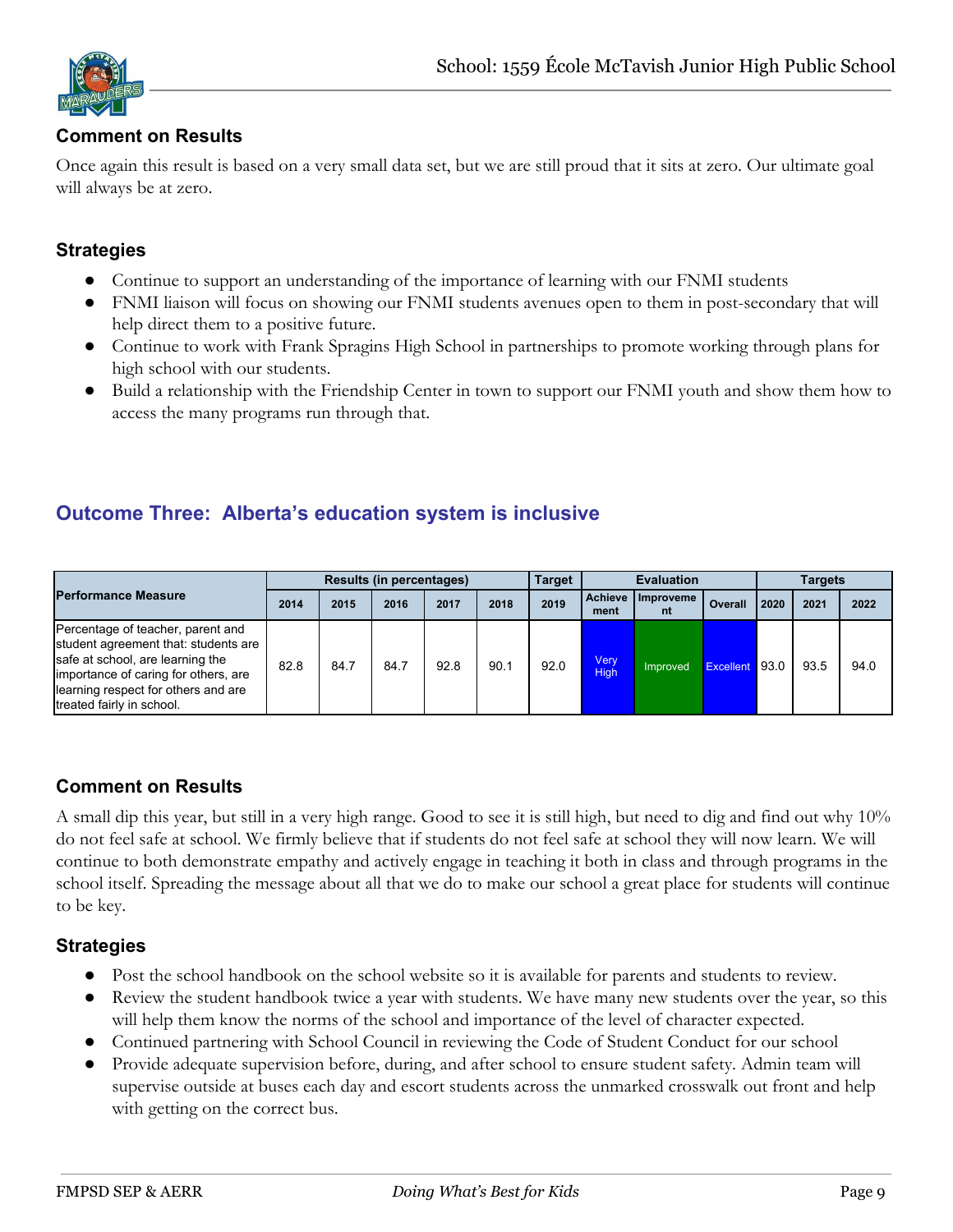

- Continued growth of our Gay Straight Alliance this year will help students who have felt marginalized to have a spot to feel safe. Having a high school and junior high GSA will hopefully show students we support them through all their years with us.
- Developing a social media program that promotes healthy online interactions, which leads to a safer, caring environment at the school.
- Using programs such as "Kids in the Know" during Health classes which helps students increase their personal safety skills in order to reduce their risk of victimization online and offline.
- Introduce "Heart Math" to students who struggle with anxiety and stress, as a means to help them create a sense of inner balance and security.
- Ensure students can see supervisors visible during all 'free' times at school. Staff in hallways at break, supervisors in bright vests and lunch and after school, all lead to a calming presence over the day.
- Ensure parents are aware of the many ways we are keeping the students safe at the school: fire drills, lockdown practice, Hour Zero, supervision before and after school in high traffic areas, video surveillance system, partnership with local RCMP, etc.
- Share with parents our emergency plans so they understand the terms used in Hour Zero situations.
- Partnership with Some Other Solutions to have Youth Program Mentors and Grief and Loss leads assist us with student success here at the school.

# **Outcome Four: Alberta has excellent teachers, school and school authority leaders**

|                                                                                                                                                                                                                           |      |      | Results (in percentages) |      |      | <b>Target</b> |                 | <b>Evaluation</b>         |                |                | <b>Targets</b> |      |
|---------------------------------------------------------------------------------------------------------------------------------------------------------------------------------------------------------------------------|------|------|--------------------------|------|------|---------------|-----------------|---------------------------|----------------|----------------|----------------|------|
| <b>Performance Measure</b>                                                                                                                                                                                                | 2014 | 2015 | 2016                     | 2017 | 2018 | 2019          | Achievem<br>ent | <b>Ilmproveme</b><br>nt   | Overall        | $ 2020\rangle$ | 2021           | 2022 |
| Percentage of teachers, parents and<br>students satisfied with the<br>opportunity for students to receive a<br>broad program of studies including<br>fine arts, career, technology, and<br>health and physical education. | 80.4 | 82.2 | 83.6                     | 89.6 | 92.7 | 93.0          | Very High       | Improved<br>Significantly | Excellent 93.5 |                | 94.0           | 94.5 |

# **Comment on Results**

Sustained growth in this area this year. A conscious effort by all staff to offer a wide variety of options and clubs is developing a school that offers a plethora of classes and choices for students. The growth of our school into high school has students excited about how our school is improving the education for all of them. The wide variety of options and rooms to do them in is a unique factor for our school and we need to continue to ensure students have a voice in what we are developing.

#### **Strategies**

Build new options that reflect students interests and come from their suggestions. Including the students in this process if important to have their voice represented. Addition of options like Theater tech, enterprise and innovation, strategic gaming, conspiracy theories, and computer science have connected students to the variety of options available.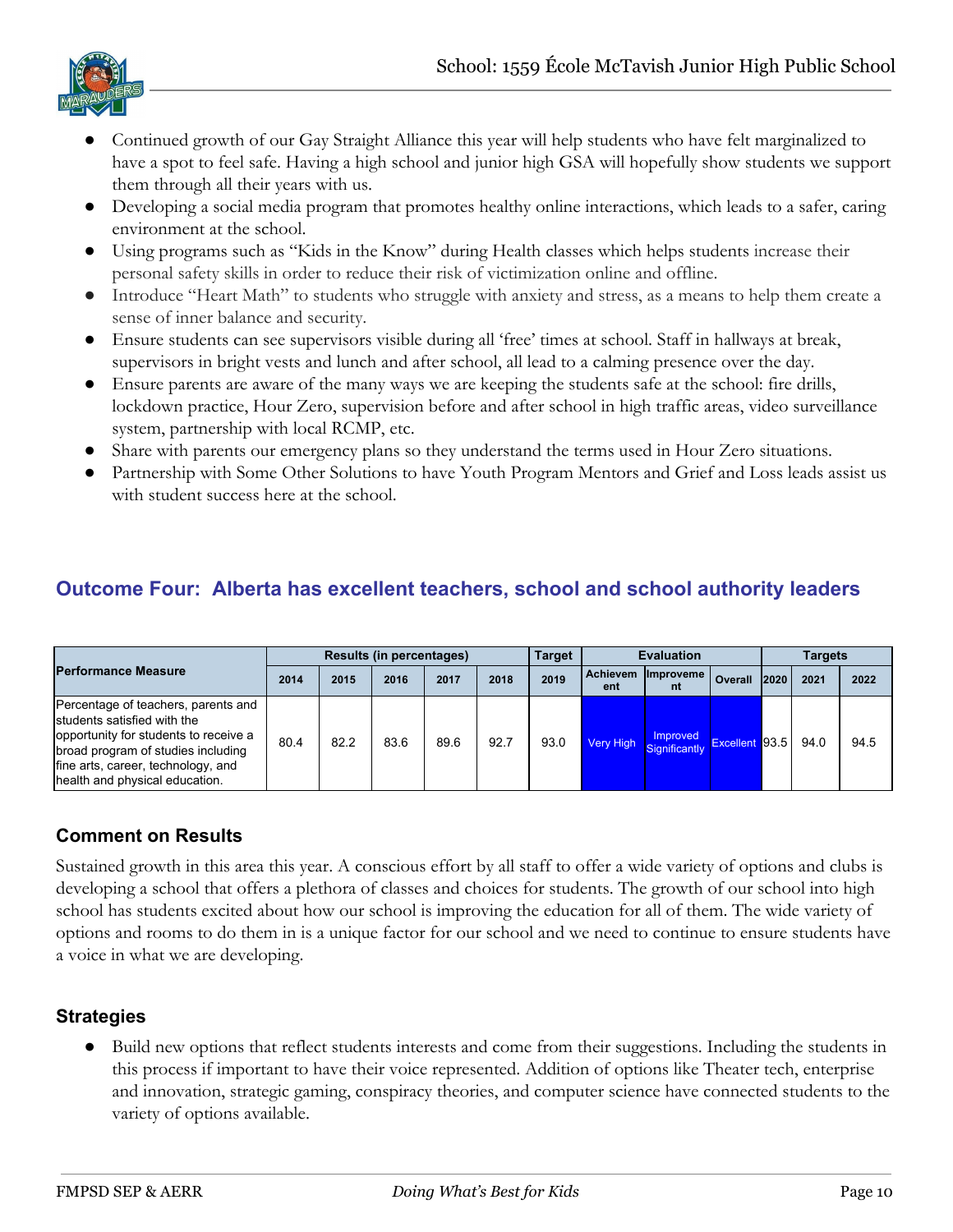

- Through Professional Learning Fridays, staff will focus on more connections between students and 'real world' learning in their minds.
- Continuation of the District French Immersion Program
- Offering a broad scope of options that allow students to experience many different subject areas.
- Offer a wide variety of high school options that start to show career pathways, such as robotics, welding, foods, small engines, and cosmetology.
- Our PEAK program continues to offer elite athlete training for hockey, dance, basketball, and soccer at École McTavish.
- The continuation and growth of the Flex Academy that allows elite level athletes in non-traditional sports (gymnastics, swimming, dance, skiing, and figure skating) a chance to have more time with their coaches and not miss core class time. Flex student's schedule will allow for them to focus on academic and athletic excellence.
- Look at how we can incorporate our cultural diversity into our options programming. We have students from around the world at École McTavish and we feel our options need to reflect their diversity and interests.
- Begin to develop a chance for students in high school to help in junior high option classes.
- Unique Partnerships, such as our partnership with Keyano for Welding and Mechanics, to provide specific expertise and opportunities that students would not otherwise have.

# **Outcome Five: The education system is well governed and managed**

|                                                                                                                                                                                |      |      | <b>Results (in percentages)</b> |      |      | <b>Target</b> |                        | <b>Evaluation</b>                |                      |      | <b>Targets</b> |      |
|--------------------------------------------------------------------------------------------------------------------------------------------------------------------------------|------|------|---------------------------------|------|------|---------------|------------------------|----------------------------------|----------------------|------|----------------|------|
| <b>Performance Measure</b>                                                                                                                                                     | 2013 | 2014 | 2015                            | 2016 | 2017 | 2018          | <b>Achiev</b><br>ement | Improvement                      | <b>Overall</b>       | 2019 | 2020           | 2021 |
| Percentage of teachers, parents and<br>students indicating that their school<br>and schools in their jurisdiction have<br>improved or stayed the same the last<br>three years. | 78.6 | 85.7 | 75.9                            | 90.6 | 90.2 | 91.0          | <b>Very</b><br>High    | <b>Improved</b><br>Significantly | <b>Excelle</b><br>nt | 91.5 | 92.0           | 92.5 |
| Percentage of teachers and parents<br>satisfied with parental involvement in<br>decisions about their child's<br>education.                                                    | 80.6 | 80.4 | 79.1                            | 85.9 | 85.9 | 86.5          | Very<br>High           | <b>Maintained</b>                | <b>Excelle</b><br>nt | 87.0 | 88.0           | 89.0 |
| Percentage of teachers, parents and<br>students satisfied with the overall<br>quality of basic education.                                                                      | 84.9 | 86.9 | 85.9                            | 90.5 | 91.6 | 91.8          | Very<br>High           | Improved<br>Significantly        | <b>Excellen</b>      | 92.0 | 92.5           | 93.0 |

# **Comment on Results**

A sustained high level of results in these categories is something to be proud of. We focused on creating strong parent communication lines to ensure they know what is going on at the school and how we are serving their children.

#### **Strategies**

● We will strive to share our success in academic growth with all parents. Helping parents get on the parent portal is key to ensuring they know what is going on.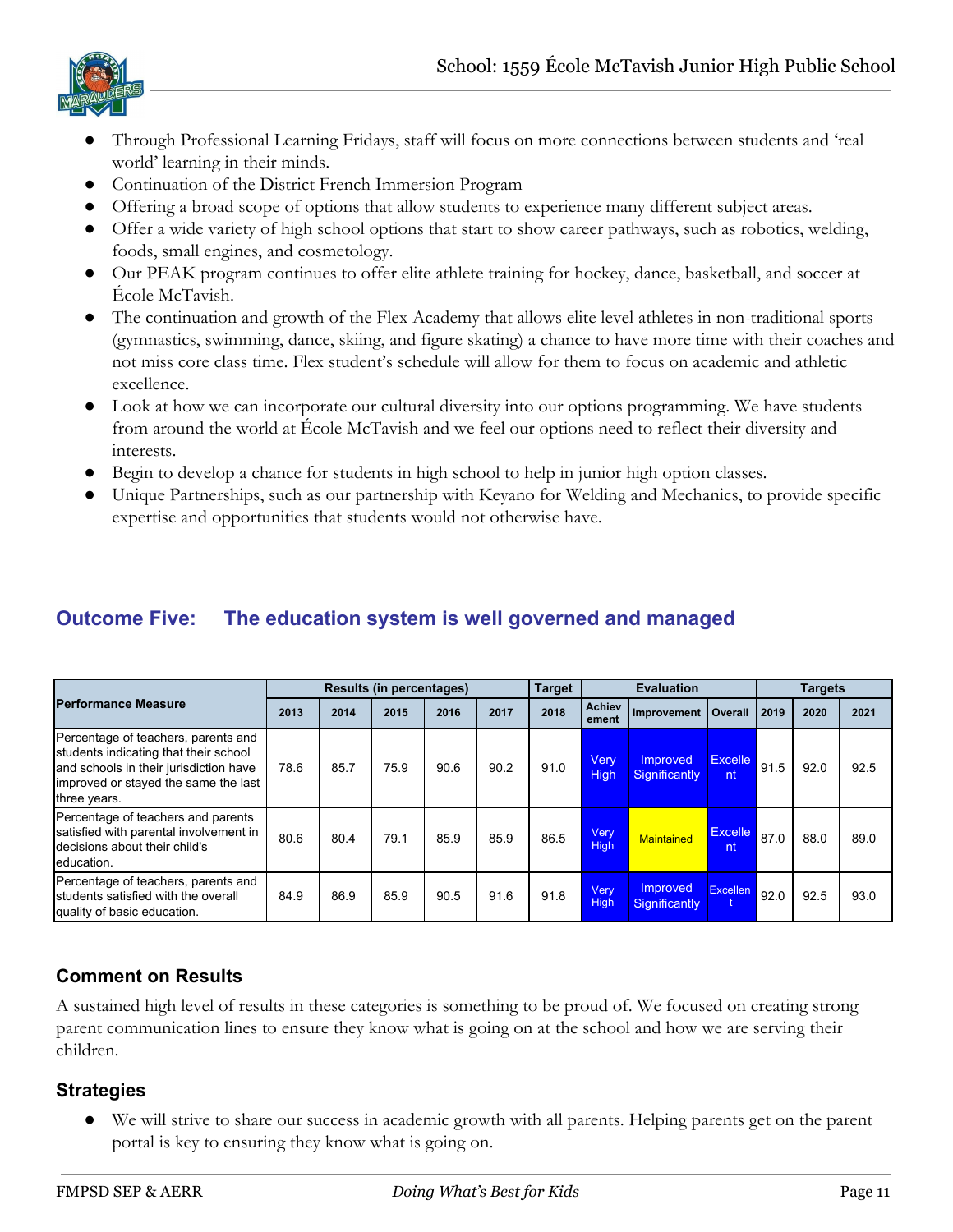

- The École McTavish School Council will be an active participant in the development of our school community. We will continue to ensure parents know when the meetings are and also include an item of specific interest at each meeting. The hope is that this 'hot topics' idea will engage the parents more and get them to meetings.
- École McTavish Parent Association will take a staff 'wish list' of items by department and prioritize how they want to use funds to best support students in the school.
- Continued review of the School Growth Plan by the School Council and working with them to have their growth plan support the goals of the school.
- Engage parents in a night to show them what we are doing at school to ensure growth in the academic areas.
- Work on new areas to have 'open houses' about for grades 5/6 students including robotics days, sports tournaments, and performing arts days.
- Website will have an up to date calendar that parents can check from wherever they are to see upcoming events at the school related to both curriculum and extracurricular activities.
- Teachers will continue weekly communications with families about what is going on both in their classes and at the school
- School will send home frequent emails to parents about what is happening at the school and how their child can get involved.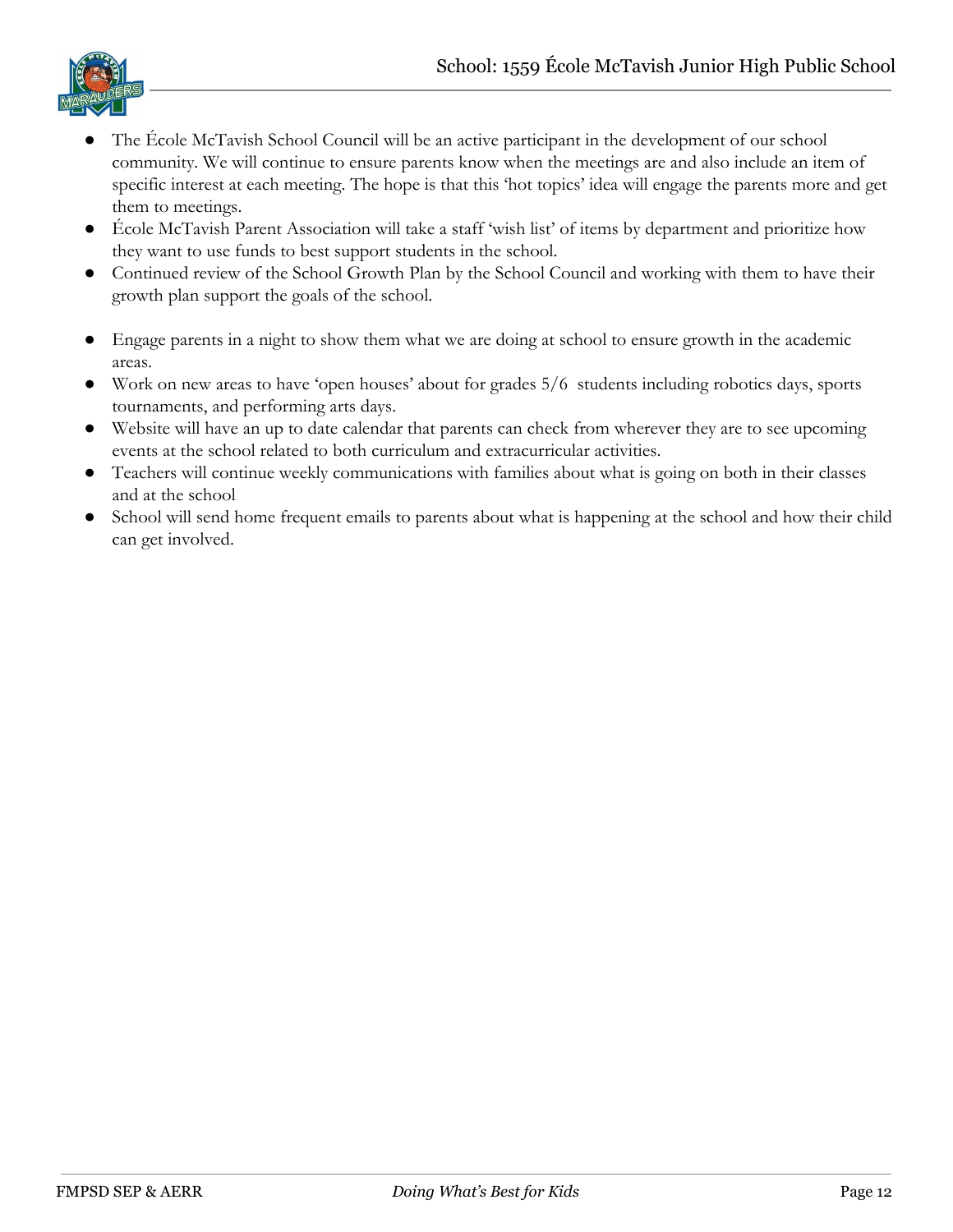

# **APPENDIX – Measure Details**

| Drop Out Rate - annual dropout rate of students aged 14 to 18 |      |         |               |      |      |      |      |                  |      |      |      |      |                 |      |      |
|---------------------------------------------------------------|------|---------|---------------|------|------|------|------|------------------|------|------|------|------|-----------------|------|------|
|                                                               |      |         | <b>School</b> |      |      |      |      | <b>Authority</b> |      |      |      |      | <b>Province</b> |      |      |
|                                                               | 2013 | 2014    | 2015          | 2016 | 2017 | 2013 | 2014 | 2015             | 2016 | 2017 | 2013 | 2014 | 2015            | 2016 | 2017 |
| Drop<br>Out<br>Rate                                           | 0.0  | 0.7     | 3.8           | 0.0  | 0.0  | 1.5  | 3.6  | 2.5              | 0.3  | 1.6  | 3.3  | 3.5  | 3.2             | 3.0  | 2.3  |
| Returni<br>ng Rate                                            | n/a  | $\star$ | $\star$       | 0.0  | n/a  | 39.6 | 28.9 | 26.8             | 21.9 | 9.4  | 20.7 | 20.9 | 18.2            | 18.9 | 19.9 |



Notes:

 $1.$  Data values have been suppressed where the number of respondents/students is fewer than 6. Suppression is marked with an asterisk (\*).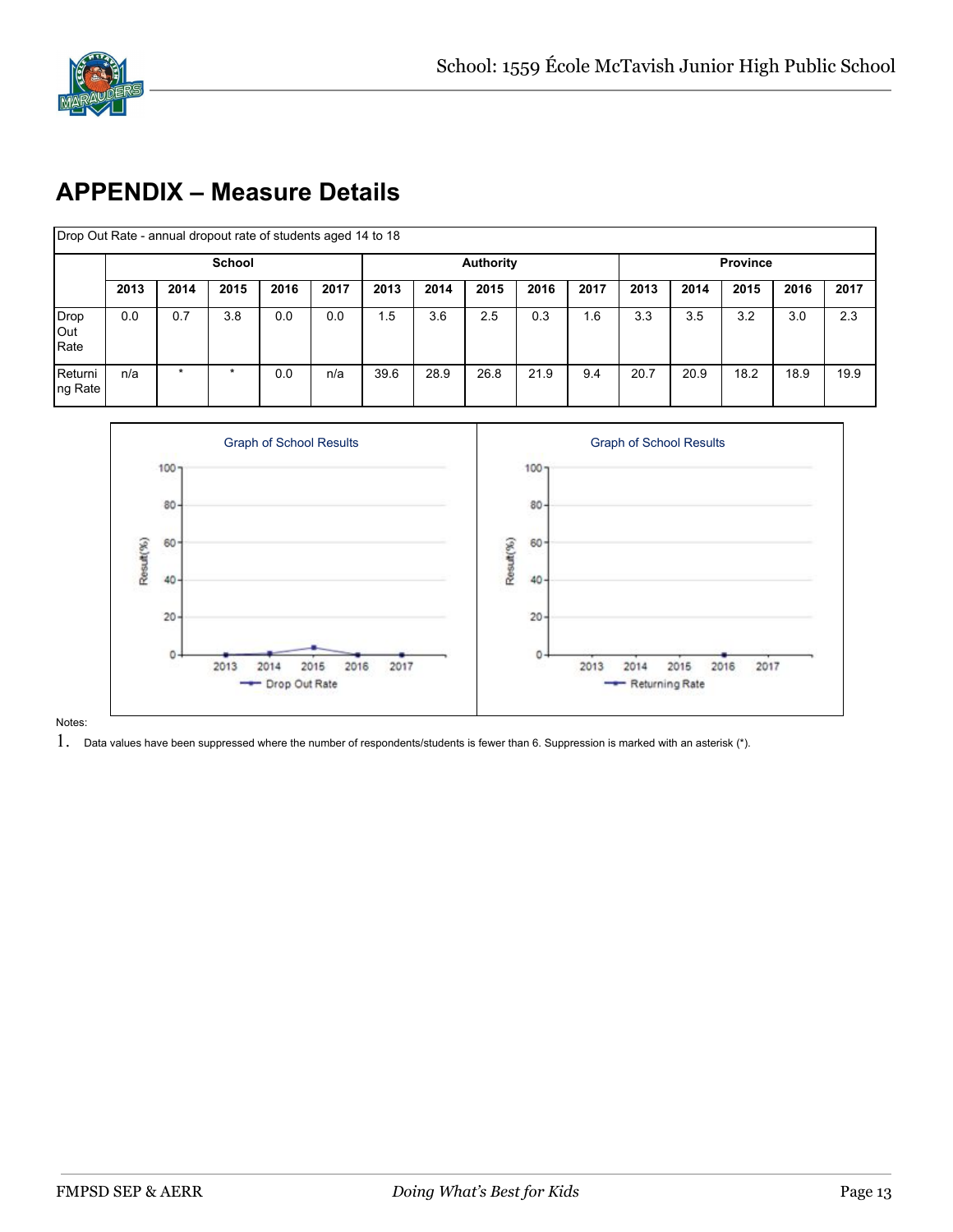

#### **Citizenship – Measure Details**

| Percentage of teachers, parents and students who are satisfied that students model the characteristics of active citizenship. |      |      |               |      |      |      |      |                  |      |      |      |      |                 |      |      |
|-------------------------------------------------------------------------------------------------------------------------------|------|------|---------------|------|------|------|------|------------------|------|------|------|------|-----------------|------|------|
|                                                                                                                               |      |      | <b>School</b> |      |      |      |      | <b>Authority</b> |      |      |      |      | <b>Province</b> |      |      |
|                                                                                                                               | 2014 | 2015 | 2016          | 2017 | 2018 | 2014 | 2015 | 2016             | 2017 | 2018 | 2014 | 2015 | 2016            | 2017 | 2018 |
| Overall                                                                                                                       | 78.4 | 77.1 | 78.5          | 86.6 | 85.5 | 80.9 | 81.8 | 81.8             | 84.9 | 84.5 | 83.4 | 83.5 | 83.9            | 83.7 | 83.0 |
| Teache                                                                                                                        | 96.6 | 98.2 | 97.2          | 98.1 | 98.7 | 95.6 | 95.4 | 96.4             | 96.3 | 94.8 | 93.8 | 94.2 | 94.5            | 94.0 | 93.4 |
| Parent                                                                                                                        | 77.6 | 71.0 | 79.3          | 80.1 | 78.8 | 80.7 | 81.0 | 81.0             | 84.0 | 83.2 | 81.9 | 82.1 | 82.9            | 82.7 | 81.7 |
| Student                                                                                                                       | 61.0 | 62.0 | 59.0          | 81.8 | 79.1 | 66.5 | 69.1 | 67.9             | 74.6 | 75.4 | 74.5 | 74.2 | 74.5            | 74.4 | 73.9 |



- 1. Data values have been suppressed where the number of respondents/students is fewer than 6. Suppression is marked with an asterisk (\*).
- Survey results for the province and school authorities were impacted by the changes in the number of students responding to the survey through the introduction of the OurSCHOOL/TTFM (Tell Them From Me) survey in 2014.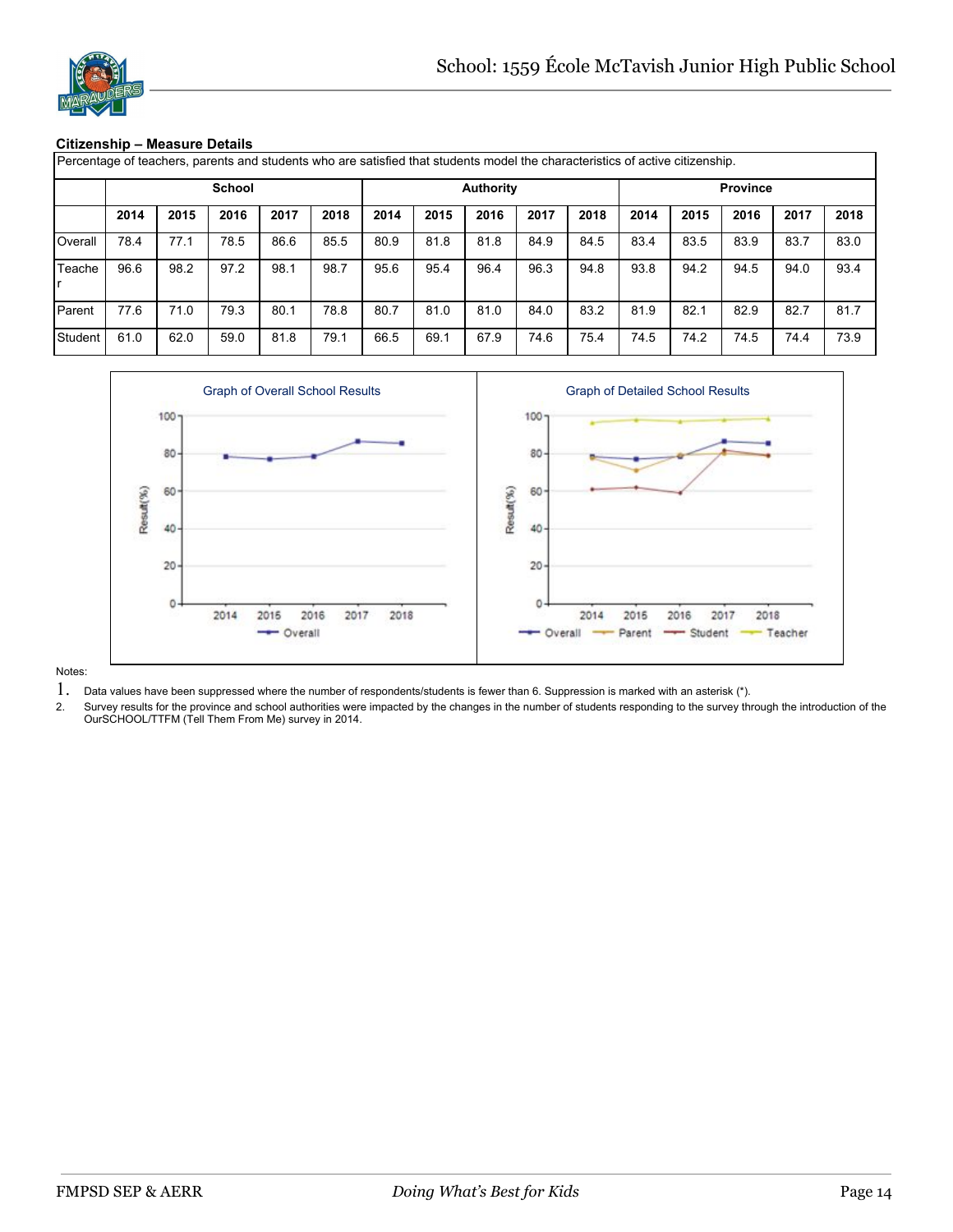#### **Work Preparation – Measure Details**

Percentage of teachers and parents who agree that students are taught attitudes and behaviours that will make them successful at work when they finish school.

|         |      |      | <b>School</b> |      |      |      |      | <b>Authority</b> |      |      |      |      | <b>Province</b> |      |      |
|---------|------|------|---------------|------|------|------|------|------------------|------|------|------|------|-----------------|------|------|
|         | 2014 | 2015 | 2016          | 2017 | 2018 | 2014 | 2015 | 2016             | 2017 | 2018 | 2014 | 2015 | 2016            | 2017 | 2018 |
| Overall | 78.1 | 78.2 | 84.1          | 81.1 | 84.8 | 83.0 | 80.4 | 85.4             | 84.5 | 83.9 | 81.2 | 82.0 | 82.6            | 82.7 | 82.4 |
| Teache  | 79.4 | 93.9 | 93.1          | 93.5 | 96.6 | 89.3 | 91.5 | 93.6             | 93.9 | 94.0 | 89.3 | 89.7 | 90.5            | 90.4 | 90.3 |
| Parent  | 76.7 | 62.5 | 75.0          | 68.8 | 73.0 | 76.8 | 69.3 | 77.1             | 75.0 | 73.8 | 73.1 | 74.2 | 74.8            | 75.1 | 74.6 |



Notes:

 $1.$  Data values have been suppressed where the number of respondents/students is fewer than 6. Suppression is marked with an asterisk (\*).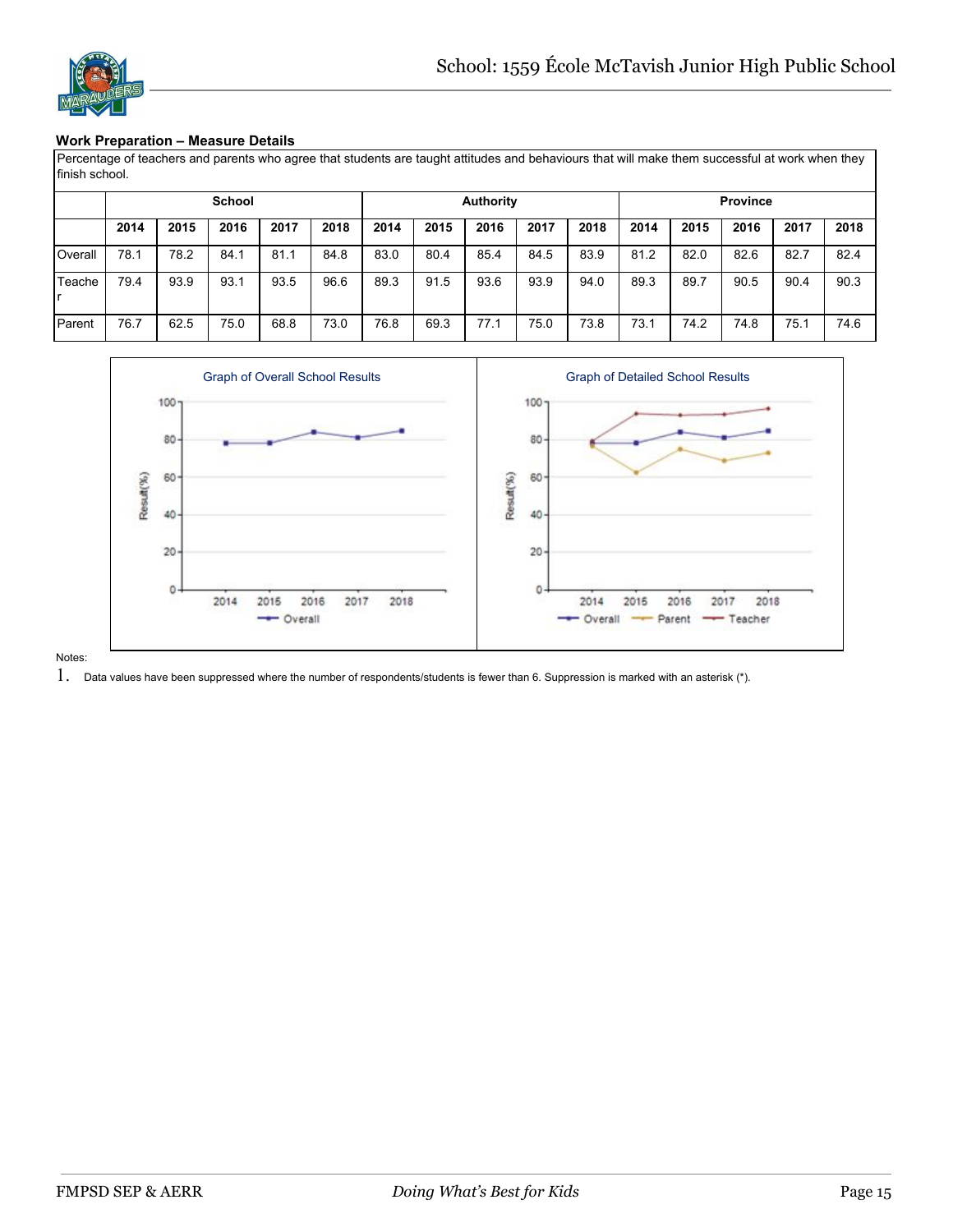

#### **Provincial Achievement Test Results – Measure Details**

|  |  |  |  |  | PAT Course by Course Results by Number Enrolled. |  |  |  |
|--|--|--|--|--|--------------------------------------------------|--|--|--|
|--|--|--|--|--|--------------------------------------------------|--|--|--|

|                     |           |      | $\overline{\phantom{a}}$ |       |      |         | <b>Results (in percentages)</b> |      |      |      |      |      | <b>Target</b> |
|---------------------|-----------|------|--------------------------|-------|------|---------|---------------------------------|------|------|------|------|------|---------------|
|                     |           | 2014 |                          | 2015  |      | 2016    |                                 | 2017 |      | 2018 |      | 2019 |               |
|                     |           | A    | E                        | A     | Е    | A       | E                               | A    | Е    | А    | Е    | A    | E             |
| English<br>Languag  | School    | 84.2 | 18.9                     | 88.8  | 12.8 | $\star$ | $\star$                         | 81.5 | 19.0 | 85.4 | 19.7 | 86.0 | 19.9          |
| e Arts 9            | Authority | 76.2 | 14.4                     | 78.1  | 11.3 | $\star$ | $\star$                         | 74.8 | 16.3 | 79.1 | 15.6 |      |               |
|                     | Province  | 76.3 | 15.0                     | 75.6  | 14.4 | 77.0    | 15.2                            | 76.8 | 14.9 | 76.1 | 14.7 |      |               |
| French<br>Languag   | School    | 78.6 | 21.4                     | 100.0 | 10.5 | n/a     | n/a                             | 86.4 | 4.5  | 66.7 | 19.0 | 85.0 | 19.0          |
| e Arts 9            | Authority | 78.6 | 21.4                     | 100.0 | 10.5 | n/a     | n/a                             | 86.4 | 4.5  | 66.7 | 19.0 |      |               |
|                     | Province  | 86.5 | 11.1                     | 85.8  | 10.1 | 83.0    | 10.8                            | 83.1 | 11.2 | 81.4 | 9.8  |      |               |
| Mathema<br>tics 9   | School    | 73.4 | 22.1                     | 77.5  | 24.6 | 88.9    | 66.7                            | 62.8 | 14.1 | 65.3 | 20.2 | 68.0 | 20.8          |
|                     | Authority | 62.1 | 15.8                     | 64.9  | 19.9 | 88.9    | 66.7                            | 58.8 | 11.7 | 58.8 | 15.6 |      |               |
|                     | Province  | 67.1 | 17.3                     | 65.3  | 17.9 | 67.8    | 17.5                            | 67.2 | 19.0 | 59.2 | 15.0 |      |               |
| Science<br>9        | School    | 77.5 | 22.5                     | 86.6  | 26.7 | 100.0   | 75.0                            | 68.8 | 14.6 | 79.8 | 30.0 | 80.0 | 26.0          |
|                     | Authority | 64.7 | 16.3                     | 74.1  | 20.2 | 100.0   | 75.0                            | 64.6 | 11.7 | 70.4 | 23.0 |      |               |
|                     | Province  | 73.2 | 22.1                     | 74.1  | 22.8 | 74.2    | 22.4                            | 74.0 | 21.4 | 75.7 | 24.4 |      |               |
| Social<br>Studies 9 | School    | 68.5 | 25.7                     | 80.2  | 18.7 | 100.0   | 62.5                            | 63.3 | 16.6 | 76.5 | 31.9 | 77.0 | 28.0          |
|                     | Authority | 58.1 | 18.8                     | 70.2  | 16.0 | 100.0   | 62.5                            | 59.1 | 14.8 | 67.4 | 26.6 |      |               |
|                     | Province  | 65.5 | 19.9                     | 65.1  | 19.8 | 64.7    | 18.0                            | 67.0 | 20.2 | 66.7 | 21.5 |      |               |

Notes:

1. Data values have been suppressed where the number of respondents/students is fewer than 6. Suppression is marked with an asterisk (\*).

2. "A" = Acceptable; "E" = Excellence — the percentages achieving the acceptable standard include the percentages achieving the standard of excellence.

3. Participation in Provincial Achievement Tests was impacted by the flooding in June 2013 (Grade 9 only) and by the fires in May to June 2016. Caution should be used when interpreting trends over time for the province and those school authorities affected by these events.

4. Data values have been suppressed where the number of respondents/students is fewer than 6. Suppression is marked with an asterisk (\*).



Notes:

1. Results have been adjusted to reflect the change from previous data source systems to Provincial Approach to Student Information (PASI).

2. Participation in Provincial Achievement Tests was impacted by the flooding in June 2013 (Grade 9 only) and by the fires in May to June 2016. Caution should be used when interpreting trends over time for the province and those school authorities affected by these events.

3. Data values have been suppressed where the number of respondents/students is fewer than 6. Suppression is marked with an asterisk (\*)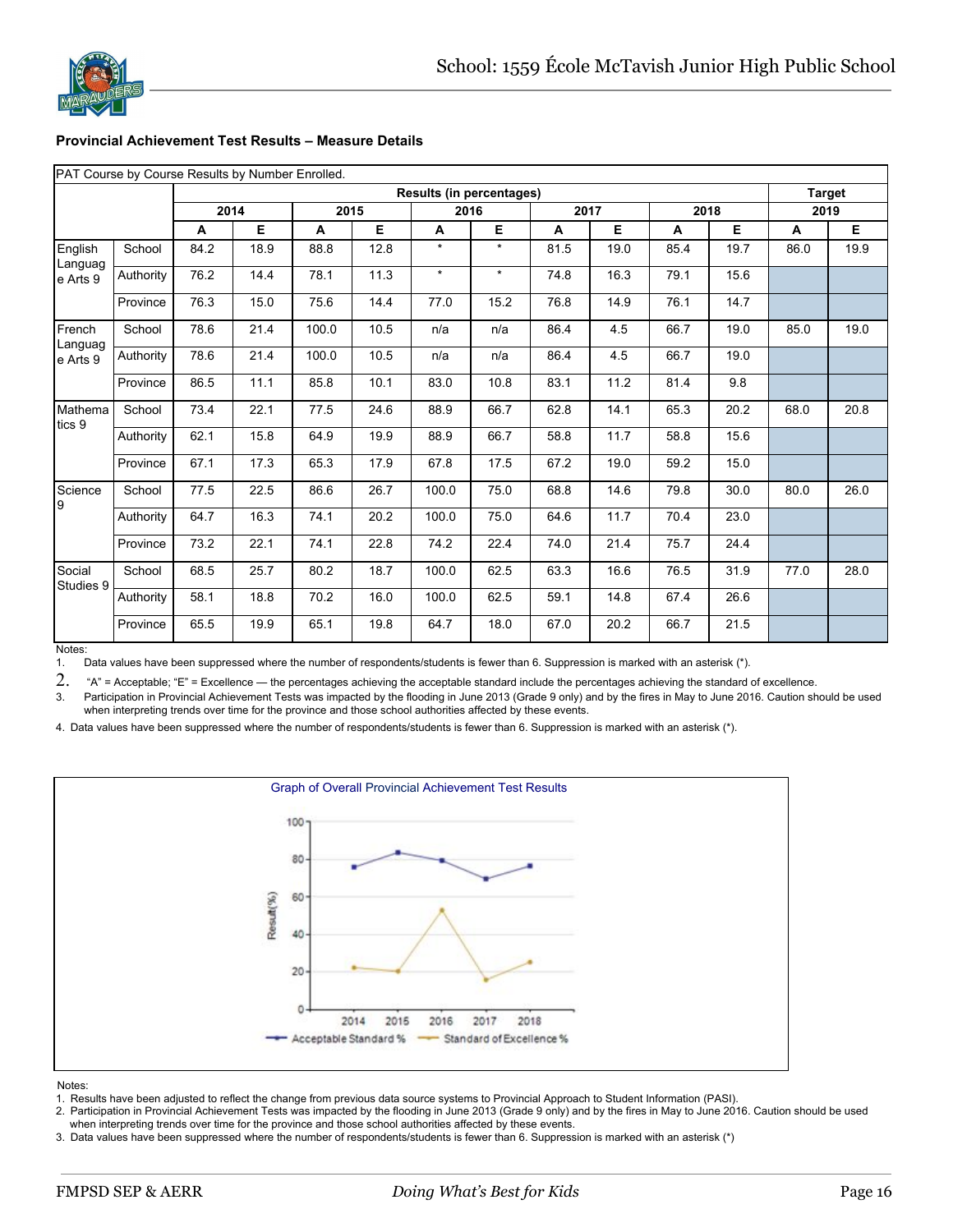



- 1. Data values have been suppressed where the number of respondents/students is fewer than 6. Suppression is marked with an asterisk (\*).
- 2. Participation in Provincial Achievement Tests was impacted by the flooding in June 2013 (Grade 9 only) and by the fires in May to June 2016. Caution should be used when interpreting trends over time for the province and those school authorities affected by these events

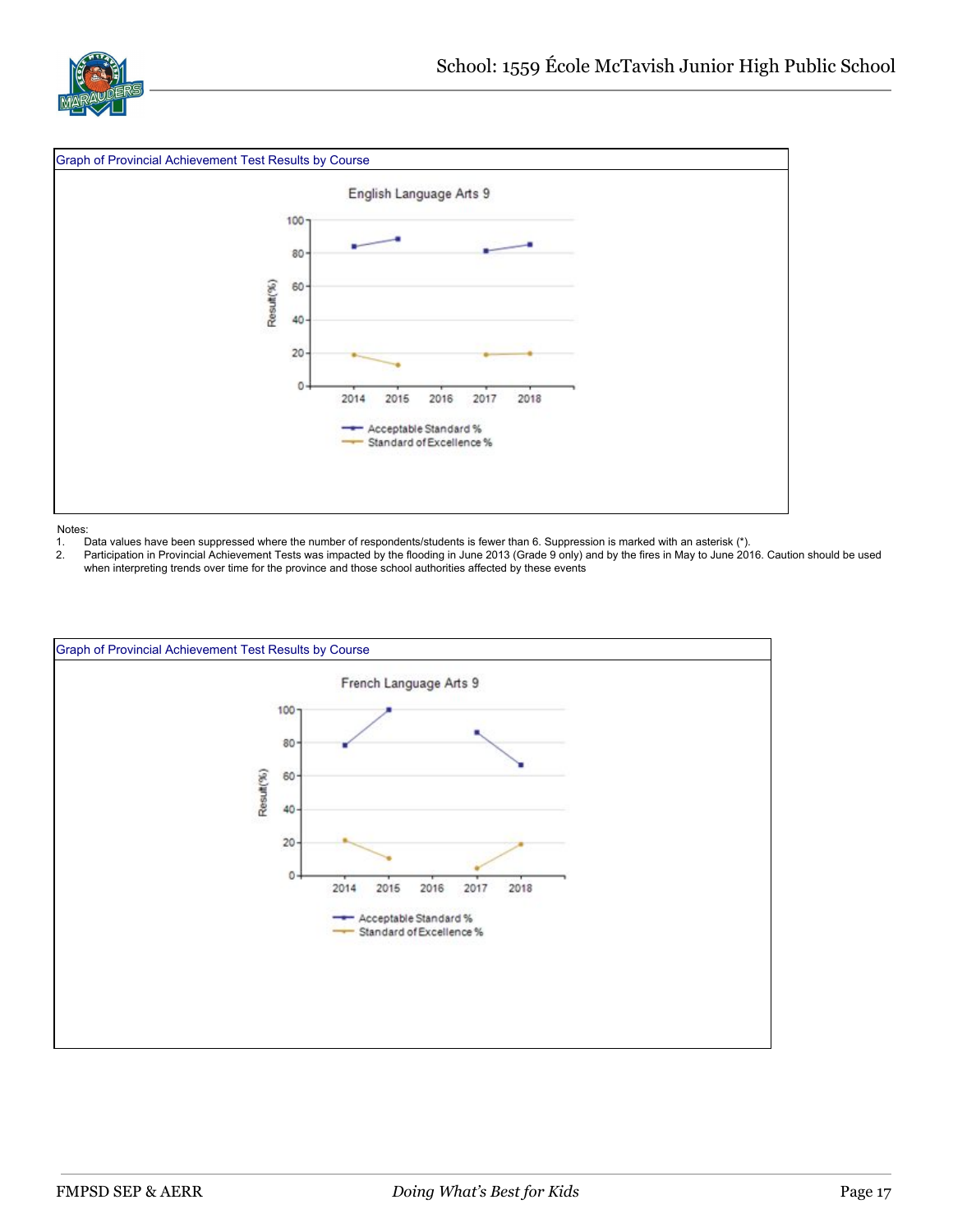

- 1. Data values have been suppressed where the number of respondents/students is fewer than 6. Suppression is marked with an asterisk (\*).
- 2. Participation in Provincial Achievement Tests was impacted by the flooding in June 2013 (Grade 9 only) and by the fires in May to June 2016. Caution should be used when interpreting trends over time for the province and those school authorities affected by these events.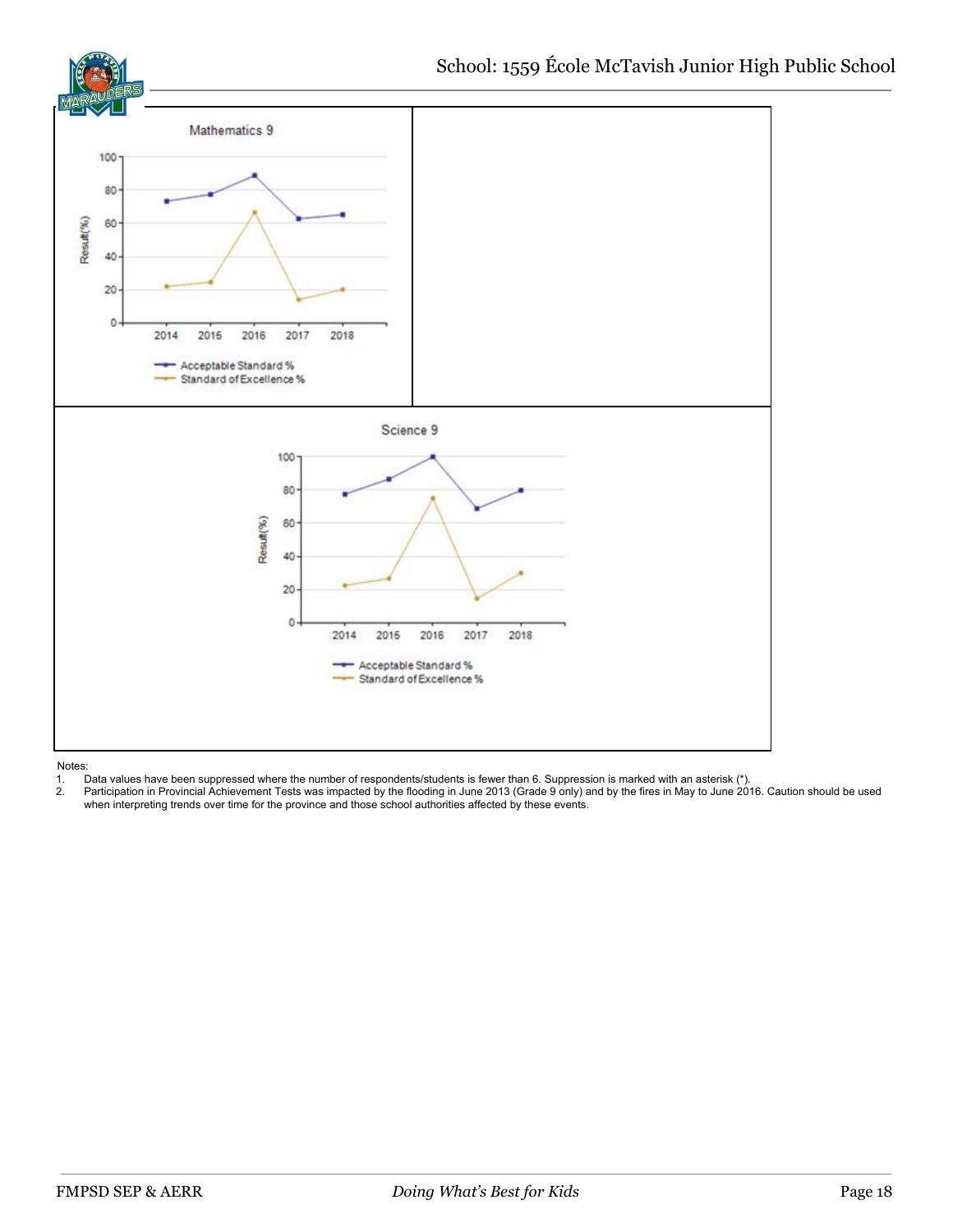

#### Graph of Provincial Achievement Test Results by Course



Notes:

1. Data values have been suppressed where the number of respondents/students is fewer than 6. Suppression is marked with an asterisk (\*).

2. Participation in Provincial Achievement Tests was impacted by the flooding in June 2013 (Grade 9 only) and by the fires in May to June 2016. Caution should be used when interpreting trends over time for the province and those school authorities affected by these events.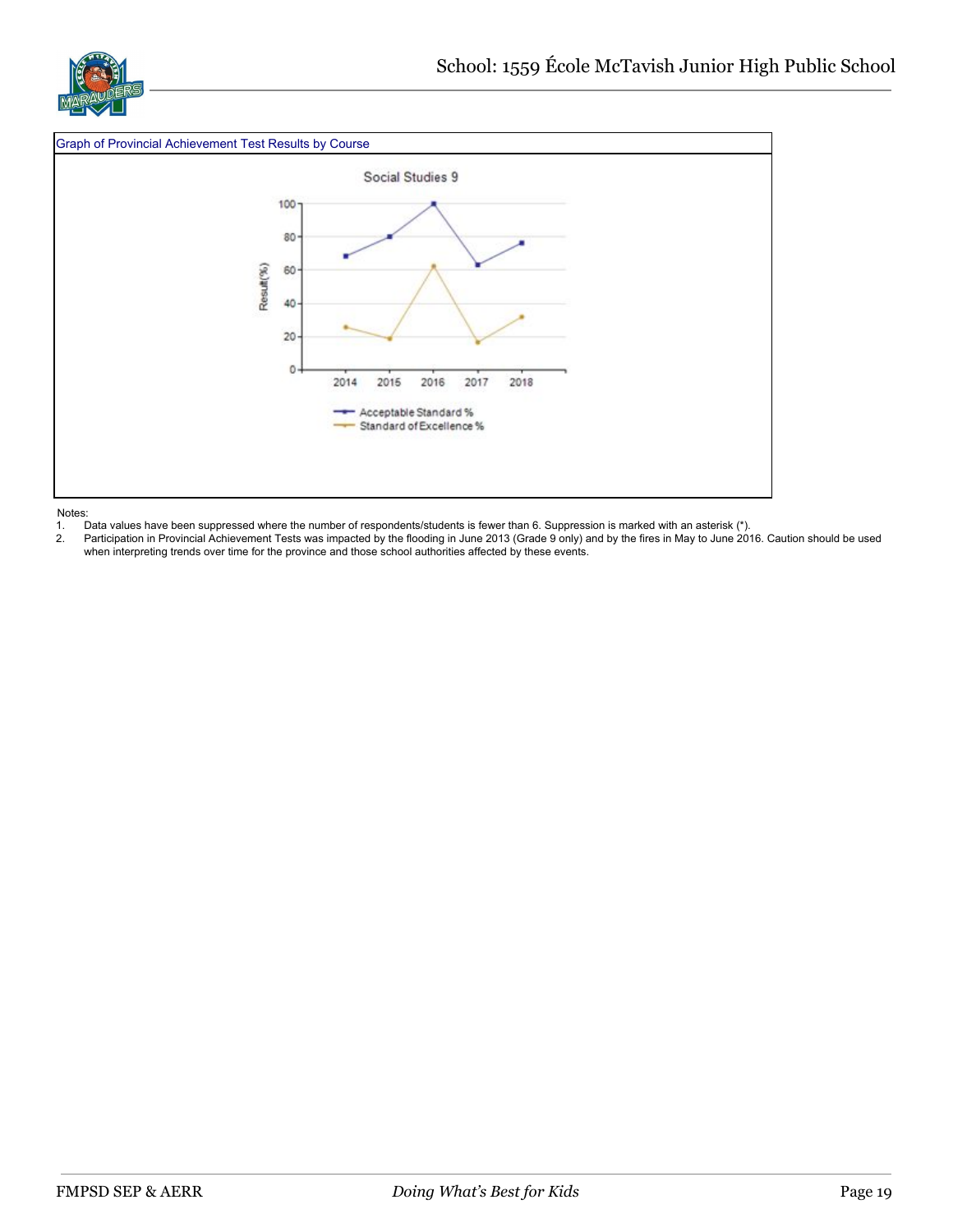

#### PAT Results Course By Course Summary By Enrolled With Measure Evaluation

|                               |                           |                     |                                  |                  | École McTavish Junior High Sch |      |                     |      |        | Alberta |        |                     |
|-------------------------------|---------------------------|---------------------|----------------------------------|------------------|--------------------------------|------|---------------------|------|--------|---------|--------|---------------------|
|                               |                           | Achievement         | Improvement                      | Overall          | 2018                           |      | Prev 3 Year Average |      | 2018   |         |        | Prev 3 Year Average |
| Course                        | Measure                   |                     |                                  |                  | ${\sf N}$                      | $\%$ | N                   | %    | N      | $\%$    | N      | %                   |
| English                       | Acceptable<br>Standard    | n/a                 | n/a                              | n/a              | n/a                            | n/a  | n/a                 | n/a  | 49,572 | 82.5    | 46,989 | 82.5                |
| Language<br>Arts <sub>6</sub> | Standard of<br>Excellence | n/a                 | n/a                              | n/a              | n/a                            | n/a  | n/a                 | n/a  | 49,572 | 18.9    | 46,989 | 19.2                |
| French<br>Language            | Acceptable<br>Standard    | n/a                 | n/a                              | n/a              | n/a                            | n/a  | n/a                 | n/a  | 3,185  | 85.1    | 2,864  | 87.7                |
| Arts 6                        | Standard of<br>Excellence | n/a                 | n/a                              | n/a              | n/a                            | n/a  | n/a                 | n/a  | 3,185  | 13.5    | 2,864  | 14.4                |
| Français 6                    | Acceptable<br>Standard    | n/a                 | n/a                              | n/a              | n/a                            | n/a  | n/a                 | n/a  | 542    | 92.1    | 524    | 90.3                |
|                               | Standard of<br>Excellence | n/a                 | n/a                              | n/a              | n/a                            | n/a  | n/a                 | n/a  | 542    | 21.6    | 524    | 16.5                |
| Mathematics                   | Acceptable<br>Standard    | n/a                 | n/a                              | n/a              | n/a                            | n/a  | n/a                 | n/a  | 49,507 | 69.4    | 46,906 | 73.0                |
| 6                             | Standard of<br>Excellence | n/a                 | n/a                              | n/a              | n/a                            | n/a  | n/a                 | n/a  | 49,507 | 12.6    | 46,906 | 14.5                |
| Science 6                     | Acceptable<br>Standard    | n/a                 | n/a                              | n/a              | n/a                            | n/a  | n/a                 | n/a  | 49,501 | 76.9    | 46,914 | 76.7                |
|                               | Standard of<br>Excellence | n/a                 | n/a                              | n/a              | n/a                            | n/a  | n/a                 | n/a  | 49,501 | 29.0    | 46,914 | 25.8                |
| Social                        | Acceptable<br>Standard    | n/a                 | n/a                              | n/a              | n/a                            | n/a  | n/a                 | n/a  | 49,485 | 72.9    | 46,903 | 70.5                |
| Studies <sub>6</sub>          | Standard of<br>Excellence | n/a                 | n/a                              | n/a              | n/a                            | n/a  | n/a                 | n/a  | 49,485 | 21.7    | 46,903 | 18.9                |
| English<br>Language<br>Arts 9 | Acceptable<br>Standard    | <b>High</b>         | Maintained                       | Good             | 213                            | 85.4 | 194                 | 85.2 | 46,822 | 76.1    | 44,296 | 76.5                |
|                               | Standard of<br>Excellence | <b>High</b>         | Improved                         | Good             | 213                            | 19.7 | 194                 | 15.9 | 46,822 | 14.7    | 44,296 | 14.9                |
| <b>English Lang</b>           | Acceptable<br>Standard    | n/a                 | n/a                              | n/a              | n/a                            | n/a  | n/a                 | n/a  | 1,428  | 58.8    | 1,576  | 61.9                |
| Arts 9 KAE                    | Standard of<br>Excellence | n/a                 | n/a                              | n/a              | n/a                            | n/a  | n/a                 | n/a  | 1,428  | 5.9     | 1,576  | 4.8                 |
| French<br>Language<br>Arts 9  | Acceptable<br>Standard    | <b>Very Low</b>     | <b>Declined</b><br>Significantly | Concern          | 21                             | 66.7 | 21                  | 93.2 | 2,899  | 81.4    | 2,660  | 84.0                |
|                               | Standard of<br>Excellence | <b>High</b>         | Improved                         | Good             | 21                             | 19.0 | 21                  | 7.5  | 2,899  | 9.8     | 2,660  | 10.7                |
| Français 9                    | Acceptable<br>Standard    | n/a                 | n/a                              | n/a              | n/a                            | n/a  | n/a                 | n/a  | 379    | 88.9    | 392    | 87.0                |
|                               | Standard of<br>Excellence | n/a                 | n/a                              | n/a              | n/a                            | n/a  | n/a                 | n/a  | 379    | 26.1    | 392    | 21.6                |
| <b>Mathematics</b><br>9       | Acceptable<br>Standard    | <b>Intermediate</b> | <b>Declined</b>                  | <b>Issue</b>     | 213                            | 65.3 | 193                 | 70.2 | 46,603 | 59.2    | 43,851 | 66.8                |
|                               | Standard of<br>Excellence | <b>High</b>         | <b>Maintained</b>                | Good             | 213                            | 20.2 | 193                 | 19.3 | 46,603 | 15.0    | 43,851 | 18.1                |
| Mathematics                   | Acceptable<br>Standard    | n/a                 | n/a                              | n/a              | n/a                            | n/a  | n/a                 | n/a  | 1,848  | 57.5    | 2,026  | 61.8                |
| 9 KAE                         | Standard of<br>Excellence | n/a                 | n/a                              | n/a              | n/a                            | n/a  | n/a                 | n/a  | 1,848  | 13.3    | 2,026  | 14.0                |
| Science 9                     | Acceptable<br>Standard    | Very High           | Maintained                       | <b>Excellent</b> | 213                            | 79.8 | 193                 | 77.7 | 46,810 | 75.7    | 44,341 | 74.1                |
|                               | Standard of<br>Excellence | Very High           | Improved<br>Significantly        | Excellent        | 213                            | 30.0 | 193                 | 20.7 | 46,810 | 24.4    | 44,341 | 22.2                |
| Science 9                     | Acceptable<br>Standard    | n/a                 | n/a                              | n/a              | n/a                            | n/a  | n/a                 | n/a  | 1,440  | 63.9    | 1,547  | 64.1                |
| KAE                           | Standard of<br>Excellence | n/a                 | n/a                              | n/a              | n/a                            | n/a  | n/a                 | n/a  | 1,440  | 13.3    | 1,547  | 14.8                |
| Social<br>Studies 9           | Acceptable<br>Standard    | High                | Improved                         | Good             | 213                            | 76.5 | 193                 | 71.8 | 46,840 | 66.7    | 44,267 | 65.6                |
|                               | Standard of<br>Excellence | <b>Very High</b>    | Improved<br>Significantly        | <b>Excellent</b> | 213                            | 31.9 | 193                 | 17.6 | 46,840 | 21.5    | 44,267 | 19.4                |
| Social<br>Studies 9           | Acceptable<br>Standard    | n/a                 | n/a                              | n/a              | n/a                            | n/a  | n/a                 | n/a  | 1,393  | 56.3    | 1,533  | 59.0                |
| KAE                           | Standard of<br>Excellence | n/a                 | n/a                              | n/a              | n/a                            | n/a  | n/a                 | n/a  | 1,393  | 12.7    | 1,533  | 11.2                |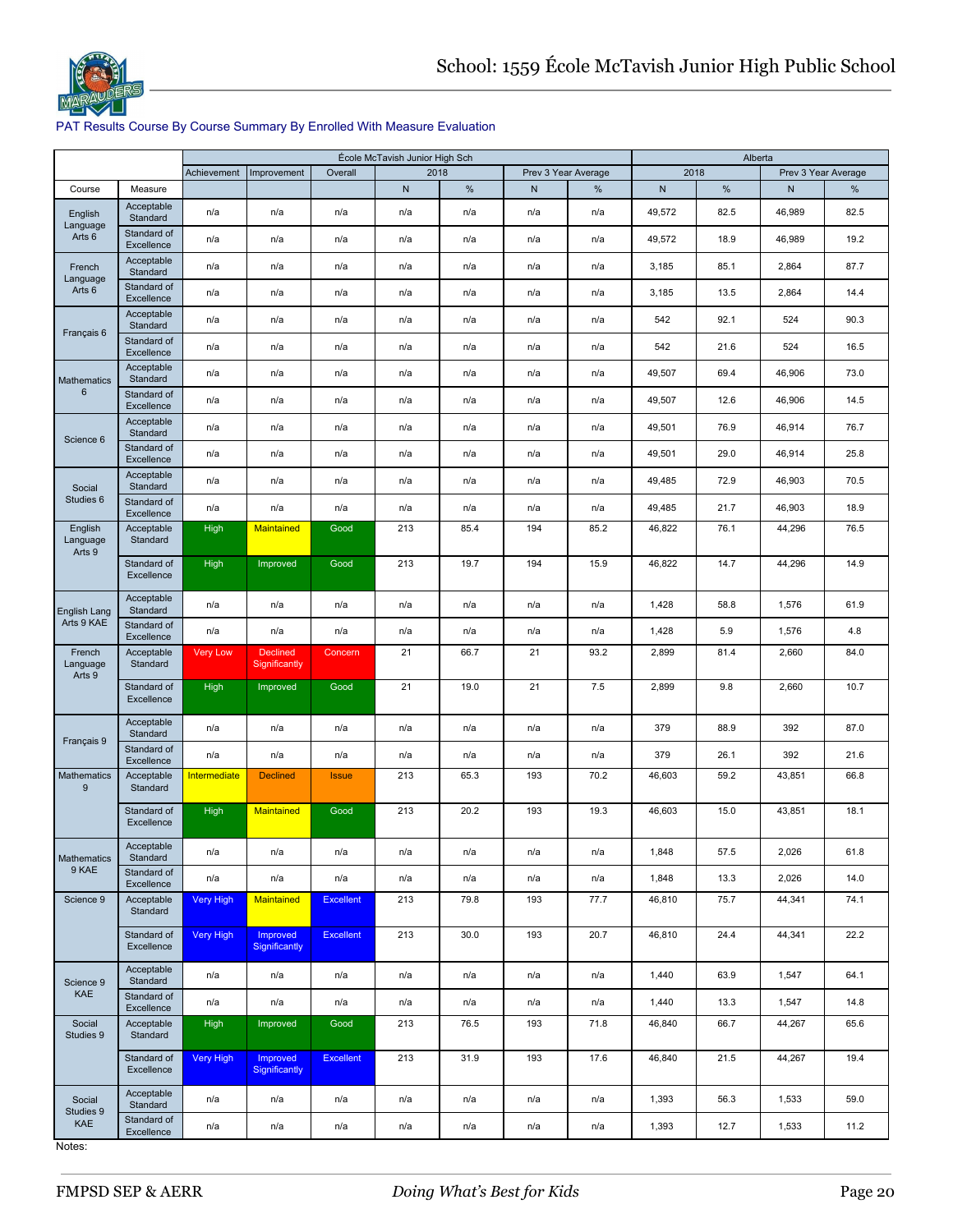

- 1. Data values have been suppressed where the number of respondents/students is fewer than 6. Suppression is marked with an asterisk (\*).
- 2. Achievement Evaluation is not calculated for courses that do not have sufficient data available, either due to too few jurisdictions offering the course or because of changes in tests.
- 3. Participation in Provincial Achievement Tests was impacted by the flooding in June 2013 (Grade 9 only) and by the fires in May to June 2016. Caution should be used when interpreting trends over time for the province and those school authorities affected by these events.

#### **Program of Studies – Measure Details**

Percentage of teachers, parents and students satisfied with the opportunity for students to receive a broad program of studies including fine arts, career, technology, and health and physical education.

|         |      | <b>School</b> |      |      |      |      |      | <b>Authority</b> |      |      | <b>Province</b> |      |      |      |      |  |
|---------|------|---------------|------|------|------|------|------|------------------|------|------|-----------------|------|------|------|------|--|
|         | 2014 | 2015          | 2016 | 2017 | 2018 | 2014 | 2015 | 2016             | 2017 | 2018 | 2014            | 2015 | 2016 | 2017 | 2018 |  |
| Overall | 80.4 | 82.2          | 83.6 | 89.6 | 92.7 | 79.2 | 81.0 | 81.4             | 84.1 | 83.3 | 81.3            | 81.3 | 81.9 | 81.9 | 81.8 |  |
| Teacher | 90.0 | 91.5          | 94.4 | 96.8 | 98.7 | 87.0 | 85.4 | 88.6             | 89.7 | 89.5 | 87.5            | 87.2 | 88.1 | 88.0 | 88.4 |  |
| Parent  | 75.5 | 80.1          | 79.2 | 79.4 | 85.9 | 76.1 | 82.9 | 79.3             | 82.7 | 77.8 | 79.9            | 79.9 | 80.1 | 80.1 | 79.9 |  |
| Student | 75.7 | 75.1          | 77.2 | 92.7 | 93.5 | 74.5 | 74.6 | 76.2             | 79.9 | 82.6 | 76.6            | 76.9 | 77.5 | 77.7 | 77.2 |  |



Notes:

1. Data values have been suppressed where the number of respondents/students is fewer than 6. Suppression is marked with an asterisk (\*).

Survey results for the province and school authorities were impacted by the changes in the number of students responding to the survey through the introduction of the OurSCHOOL/TTFM (Tell Them From Me) survey in 2014.

#### **Parental Involvement – Measure Details**

|         | Percentage of teachers and parents satisfied with parental involvement in decisions about their child's education.   |      |               |      |      |      |      |                  |      |      |      |      |                 |      |      |
|---------|----------------------------------------------------------------------------------------------------------------------|------|---------------|------|------|------|------|------------------|------|------|------|------|-----------------|------|------|
|         |                                                                                                                      |      | <b>School</b> |      |      |      |      | <b>Authority</b> |      |      |      |      | <b>Province</b> |      |      |
|         | 2018<br>2018<br>2018<br>2014<br>2015<br>2016<br>2014<br>2014<br>2015<br>2016<br>2017<br>2017<br>2015<br>2016<br>2017 |      |               |      |      |      |      |                  |      |      |      |      |                 |      |      |
| Overall | 80.6                                                                                                                 | 80.4 | 79.1          | 85.9 | 85.9 | 84.3 | 82.6 | 82.2             | 84.7 | 81.5 | 80.6 | 80.7 | 80.9            | 81.2 | 81.2 |
| Teacher | 85.2                                                                                                                 | 93.3 | 87.6          | 99.4 | 99.3 | 90.6 | 91.0 | 91.5             | 91.5 | 87.7 | 88.0 | 88.1 | 88.4            | 88.5 | 88.9 |
| Parent  | 75.9                                                                                                                 | 67.5 | 70.6          | 72.4 | 72.5 | 78.1 | 74.1 | 72.9             | 78.0 | 75.4 | 73.1 | 73.4 | 73.5            | 73.9 | 73.4 |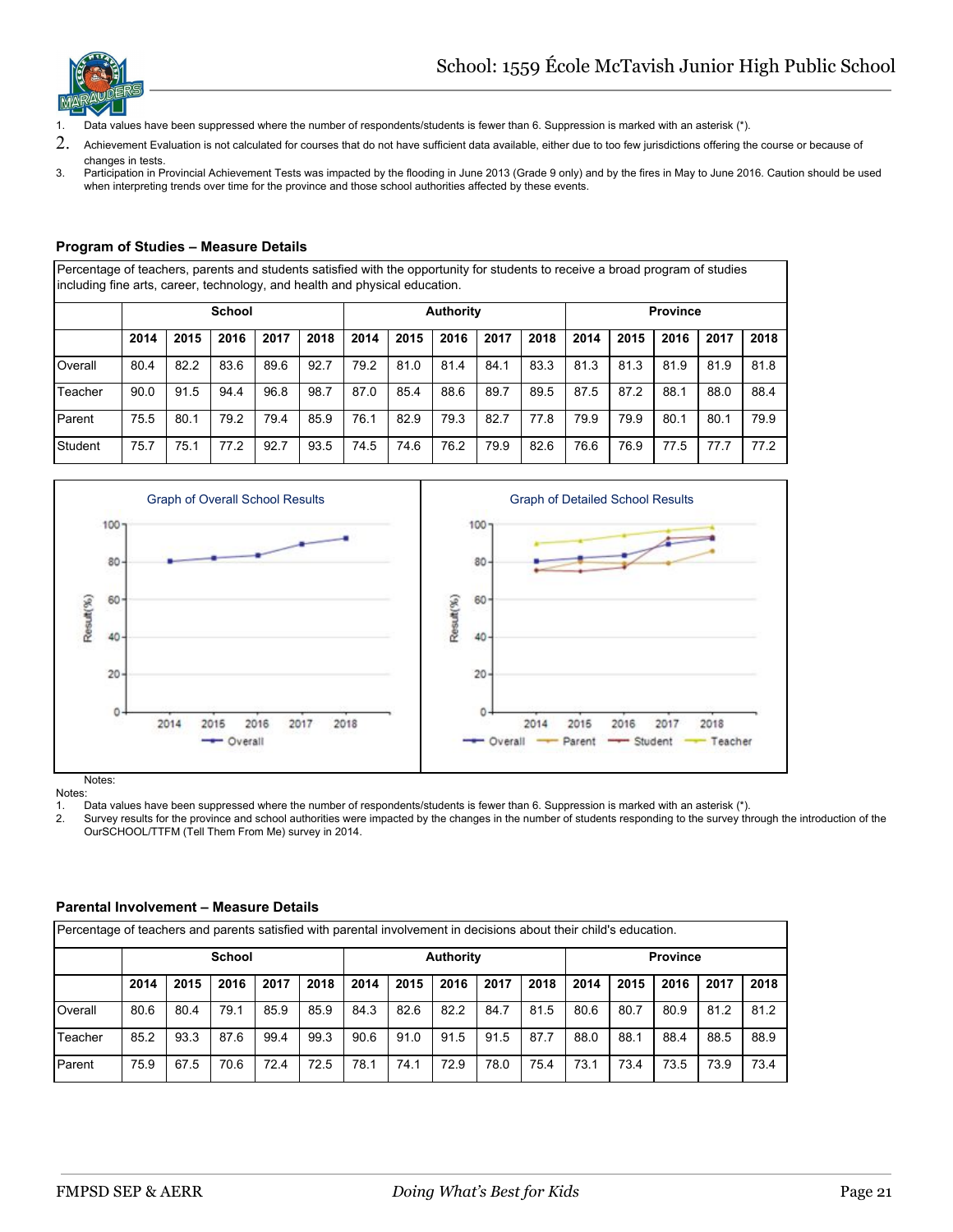

1. Data values have been suppressed where the number of respondents/students is fewer than 6. Suppression is marked with an asterisk (\*). Survey results for the province and school authorities were impacted by the changes in the number of students responding to the survey through the introduction of the OurSCHOOL/TTFM (Tell Them From Me) survey in 2014.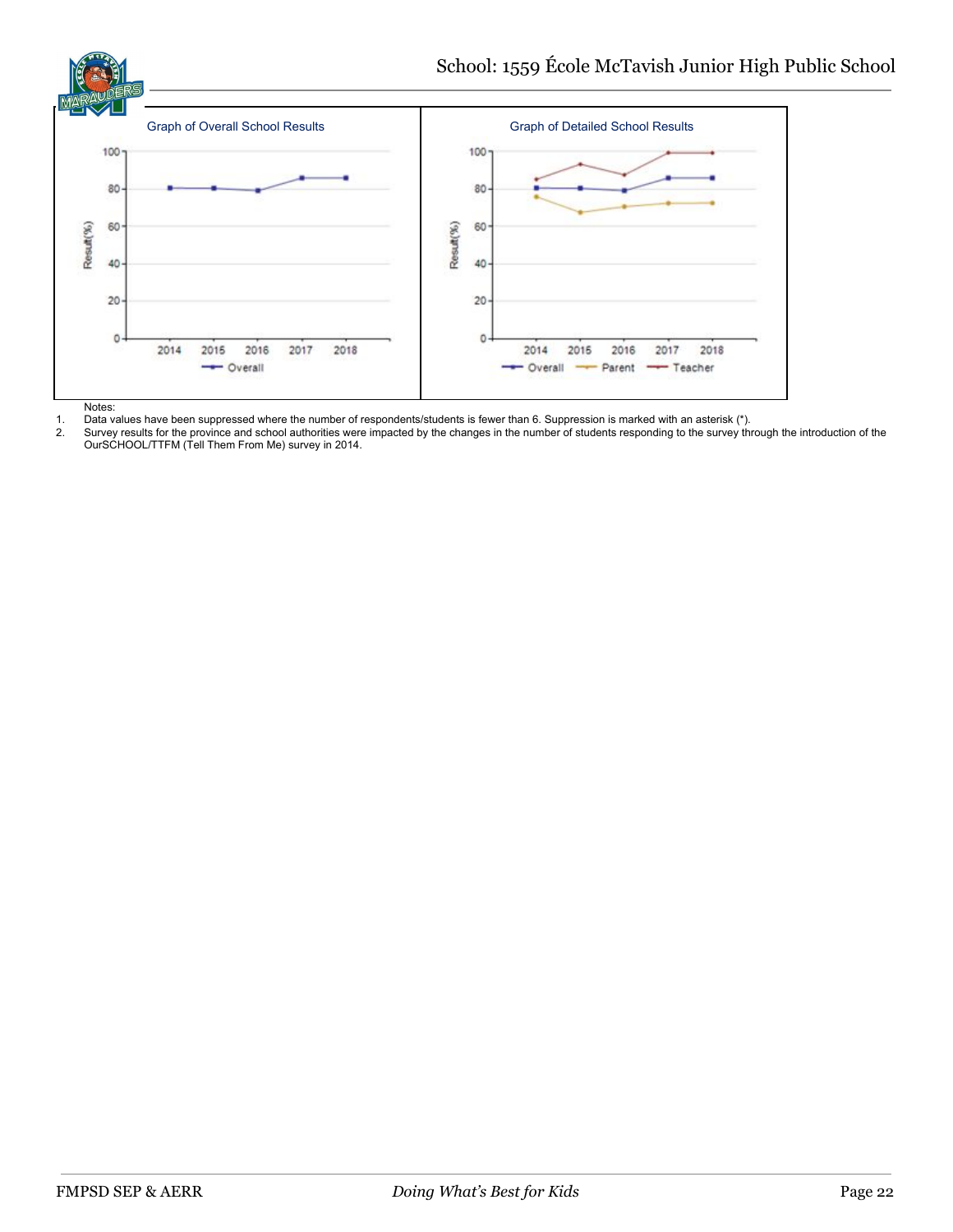

#### **Education Quality – Measure Details**

|         |      |      | <b>School</b> |      |      |      |      | <b>Authority</b> |      |      |      |      | <b>Province</b> |      |      |
|---------|------|------|---------------|------|------|------|------|------------------|------|------|------|------|-----------------|------|------|
|         | 2014 | 2015 | 2016          | 2017 | 2018 | 2014 | 2015 | 2016             | 2017 | 2018 | 2014 | 2015 | 2016            | 2017 | 2018 |
| Overall | 84.9 | 86.9 | 85.9          | 90.5 | 91.6 | 88.2 | 88.2 | 88.5             | 89.6 | 89.6 | 89.2 | 89.5 | 90.1            | 90.1 | 90.0 |
| Teacher | 97.6 | 97.0 | 97.7          | 98.4 | 99.4 | 97.1 | 96.2 | 97.6             | 97.6 | 95.8 | 95.5 | 95.9 | 96.0            | 95.9 | 95.8 |
| Parent  | 80.9 | 86.4 | 83.5          | 84.8 | 87.5 | 83.9 | 85.7 | 84.5             | 85.1 | 84.9 | 84.7 | 85.4 | 86.1            | 86.4 | 86.0 |
| Student | 76.1 | 77.2 | 76.5          | 88.3 | 87.9 | 83.7 | 82.8 | 83.5             | 85.9 | 88.1 | 87.3 | 87.4 | 88.0            | 88.1 | 88.2 |



Notes:

1. Data values have been suppressed where the number of respondents/students is fewer than 6. Suppression is marked with an asterisk (\*).<br>2. Survey results for the province and school authorities were impacted by the chang

Survey results for the province and school authorities were impacted by the changes in the number of students responding to the survey through the introduction of the OurSCHOOL/TTFM (Tell Them From Me) survey in 2014.

#### **Safe and Caring – Measure Details**

Percentage of teacher, parent and student agreement that: students are safe at school, are learning the importance of caring for others, are learning respect for others and are treated fairly in school.

|         |      |      | <b>School</b> |      |      |      |      | <b>Authority</b> |      |      | <b>Province</b> |      |      |      |      |
|---------|------|------|---------------|------|------|------|------|------------------|------|------|-----------------|------|------|------|------|
|         | 2014 | 2015 | 2016          | 2017 | 2018 | 2014 | 2015 | 2016             | 2017 | 2018 | 2014            | 2015 | 2016 | 2017 | 2018 |
| Overall | 84.9 | 86.9 | 85.9          | 90.5 | 91.6 | 88.2 | 88.2 | 88.5             | 89.6 | 89.6 | 89.2            | 89.5 | 90.1 | 90.1 | 90.0 |
| Teacher | 97.6 | 97.0 | 97.7          | 98.4 | 99.4 | 97.1 | 96.2 | 97.6             | 97.6 | 95.8 | 95.5            | 95.9 | 96.0 | 95.9 | 95.8 |
| Parent  | 80.9 | 86.4 | 83.5          | 84.8 | 87.5 | 83.9 | 85.7 | 84.5             | 85.1 | 84.9 | 84.7            | 85.4 | 86.1 | 86.4 | 86.0 |
| Student | 76.1 | 77.2 | 76.5          | 88.3 | 87.9 | 83.7 | 82.8 | 83.5             | 85.9 | 88.1 | 87.3            | 87.4 | 88.0 | 88.1 | 88.2 |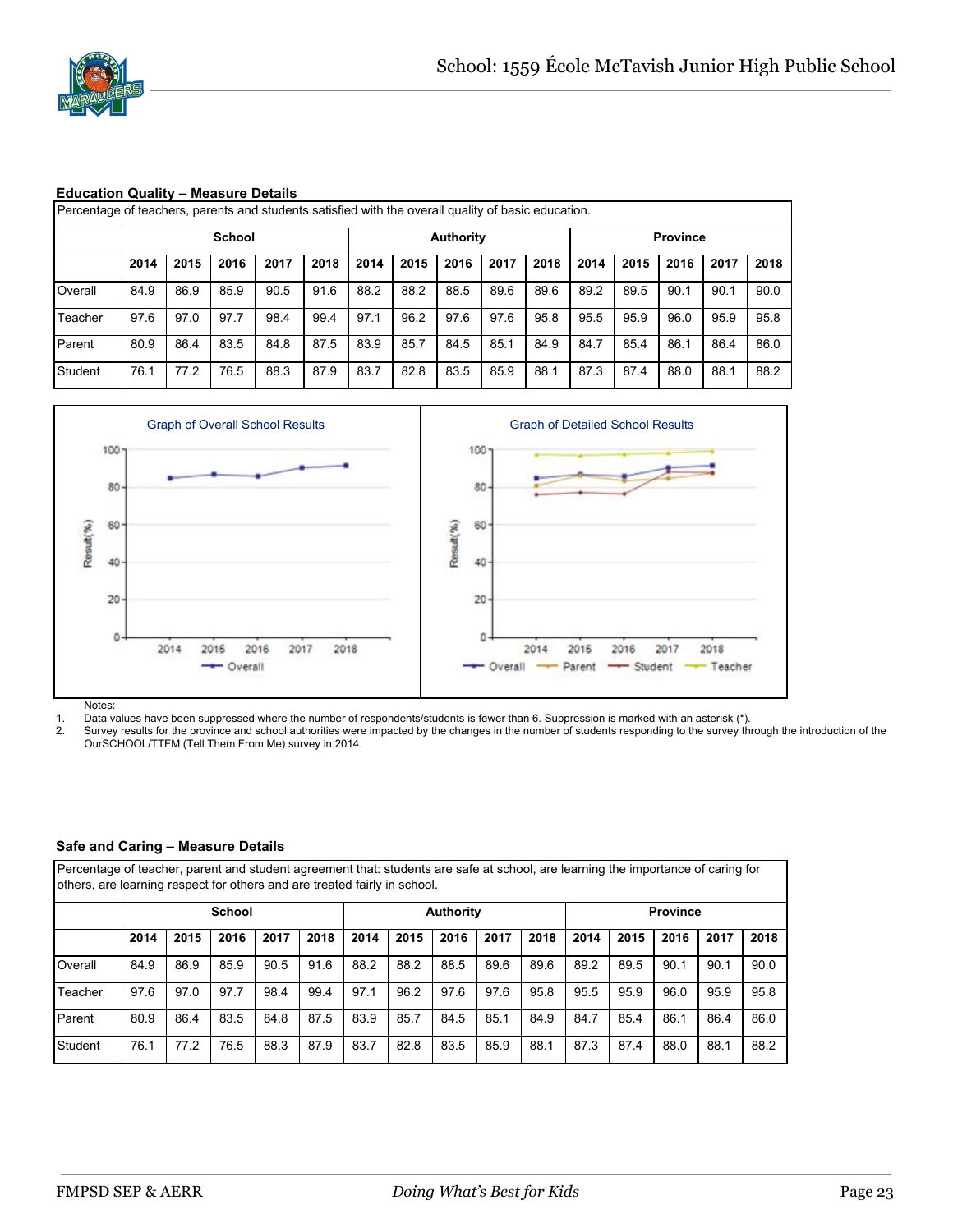

Notes:

1. Data values have been suppressed where the number of respondents/students is fewer than 6. Suppression is marked with an asterisk (\*).<br>2. Survey results for the province and school authorities were impacted by the chang

Survey results for the province and school authorities were impacted by the changes in the number of students responding to the survey through the introduction of the OurSCHOOL/TTFM (Tell Them From Me) survey in 2014.

# **Safe and Caring – Measure Details**

Percentage of teacher, parent and student agreement that: students are safe at school, are learning the importance of caring for others, are learning respect for others and are treated fairly in school.

|         |      |      | <b>School</b> |      |       |      |      | <b>Authority</b> |      |      | <b>Province</b> |      |      |      |      |  |
|---------|------|------|---------------|------|-------|------|------|------------------|------|------|-----------------|------|------|------|------|--|
|         | 2014 | 2015 | 2016          | 2017 | 2018  | 2014 | 2015 | 2016             | 2017 | 2018 | 2014            | 2015 | 2016 | 2017 | 2018 |  |
| Overall | 82.8 | 84.7 | 84.7          | 92.8 | 90.1  | 86.8 | 87.5 | 88.3             | 90.6 | 89.9 | 89.1            | 89.2 | 89.5 | 89.5 | 89.0 |  |
| Teacher | 96.6 | 97.1 | 93.8          | 99.4 | 100.0 | 96.9 | 95.6 | 97.2             | 97.5 | 95.1 | 95.3            | 95.4 | 95.4 | 95.3 | 95.0 |  |
| Parent  | 79.7 | 80.5 | 86.4          | 88.5 | 83.0  | 86.0 | 87.5 | 88.3             | 90.8 | 90.2 | 88.9            | 89.3 | 89.8 | 89.9 | 89.4 |  |
| Student | 72.2 | 76.6 | 73.7          | 90.6 | 87.3  | 77.5 | 79.5 | 79.4             | 83.5 | 84.5 | 83.1            | 83.0 | 83.4 | 83.3 | 82.5 |  |